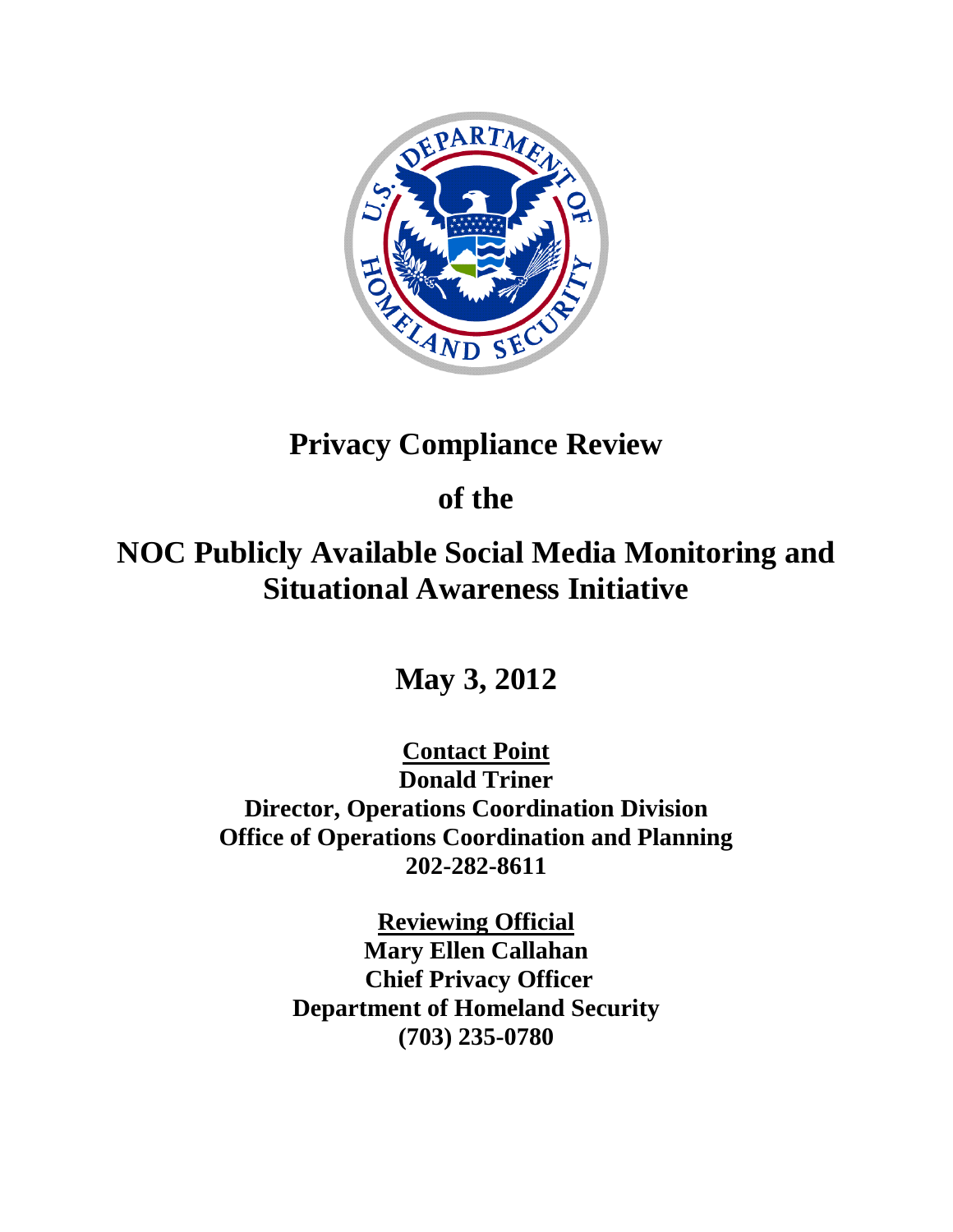## **I. BACKGROUND**

The Office of Operations Coordination and Planning (OPS), National Operations Center (NOC), has a statutory responsibility 1) to provide situational awareness and establish a common operating picture for the federal government, and for state, local, and tribal governments as appropriate, in the event of a natural disaster, act of terrorism, or other man-made disaster, and 2) to ensure that critical terrorism and disaster-related information reaches government decision-makers.<sup>[1](#page-1-0)</sup> Traditional media sources, and more recently social media sources, such as Twitter, Facebook, and a vast number of blogs provide public reports on breaking events with a potential nexus to homeland security. By examining open source traditional and social media information, comparing it with many other sources of information, and including it where appropriate into NOC reports, the NOC can provide a more comprehensive picture of breaking or evolving events.

To fulfill its statutory responsibility to provide situational awareness and to access the potential value of the public information within the social media realm, in January 2010, the NOC launched the first of three Media Monitoring Capability (MMC) pilots using social media monitoring related to specific incidents and international events. The NOC pilots occurred during the 2010 Haiti earthquake response, the 2010 Winter Olympics in Vancouver, British Columbia; and the response to the April 2010 Deep Water Horizon Gulf Coast oil spill. Prior to implementing each social media pilot, the DHS Privacy Office and OPS developed detailed standards and procedures associated with reviewing information on social media web sites. These standards and procedures are documented through a series of pilot-specific PIAs. In June 2010, the Department released its Publicly Available Social Media Monitoring and Situational Awareness Initiative PIA, incorporating these protections.<sup>[2](#page-1-1)</sup> OPS and PRIV subsequently updated the PIA in January 2011 and published a System of Records Act Notice (SORN) on February 1, 2011<sup>[3](#page-1-2)</sup> to allow for the collection and dissemination of PII in a very limited number of situations in order to respond to the evolving operational needs of OPS/NOC.

After January 2011, the NOC may include PII on seven categories of individuals in an Item of Interest (hereinafter "MMC Reports") when doing so lends credibility to the report or facilitates coordination with interagency or international partners. The seven categories are: 1) U.S. and foreign individuals in extremis, *i.e.,* in situations involving potential life or death circumstances; 2) senior U.S. and foreign government officials who make public statements or provide public updates; 3) U.S. and foreign government spokespersons who make public

<sup>&</sup>lt;sup>1</sup> Section 515 of the Homeland Security Act (6 U.S.C. § 321d(b)(1)).

<span id="page-1-1"></span><span id="page-1-0"></span><sup>&</sup>lt;sup>2</sup> PIAs for the MMC Initiative can be found at  $\frac{http://www.dhs.gov/privacy.}{http://edocket.access.google/2011/2011-2198.htm}$ 

<span id="page-1-2"></span>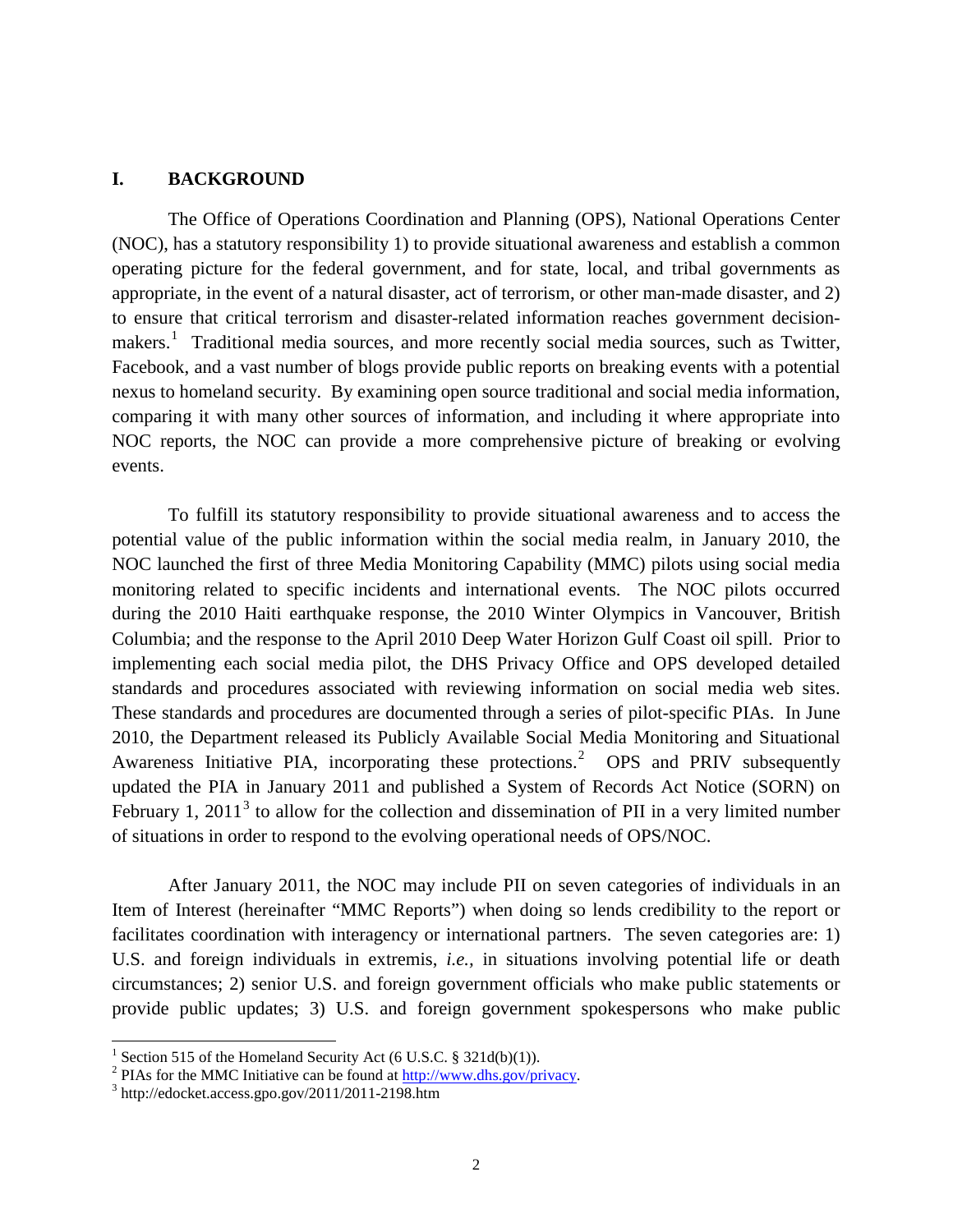statements or provide public updates; 4) U.S. and foreign private sector officials and spokespersons who make public statements or provide public updates; 5) names of anchors, newscasters, or on-scene reporters who are known or identified as reporters in their posts or articles, or who use traditional and/or social media in real time to provide their audience situational awareness and information; 6) current and former public officials who are victims of incidents or activities related to homeland security; and 7) terrorists, drug cartel leaders, or other persons known to have been involved in major crimes of homeland security interest, who are killed or found dead.

As documented in the January 2011 PIA Update, the NOC does not: 1) actively seek PII; 2) post any information on social media sites; 3) actively seek to connect with individuals, whether internal or external to DHS; 4) accept invitations to connect from individual social media users whether internal or external to DHS; or 5) interact with individuals on social media sites.

Privacy Compliance Reviews (PCRs) are a key aspect of the layered privacy protections built into this initiative to ensure protections described in the PIAs are followed. PCRs were conducted on the three social media monitoring pilots; and following the June 2010 PIA publication, PCRs are conducted bi-annually.<sup>[4](#page-2-0)</sup> Accordingly, the DHS Privacy Office conducted this bi-annual PCR to: 1) assess compliance with the January 2011 PIA Update and February 2011 SORN; and 2) review and update, as appropriate, the 2011 Analyst's Desktop Binder and Standard Operating Procedures (SOPs) to ensure they accurately reflect the scope of the initiative. To address these objectives, the DHS Privacy Office developed a questionnaire, interviewed OPS/NOC officials and analysts on issues raised by the NOC's responses to the questionnaire, analyzed OPS/NOC guidance and SOPs, and reviewed selected MMC Reports for compliance with the 2011 PIA Update.

## **II. SUMMARY**

The DHS Privacy Office found OPS/NOC to be in compliance with the privacy requirements identified in the January 2011 PIA Update and the February 2011 SORN. The requirements are discussed in detail below. Our specific findings are as follows:

• *Collection of Information -* OPS/NOC is complying with requirements not to actively seek PII in its reporting and has established an official profile on Twitter that complies with PIA requirements. From August 22, 2011 to February 29, 2012 OPS/NOC distributed 8,989 MMC Reports of which 1,901 (20 percent) contained

<span id="page-2-0"></span> <sup>4</sup> Reports on the results of PCRs can be found at<http://www.dhs.gov/privacy> under Compliance Reviews and Investigations.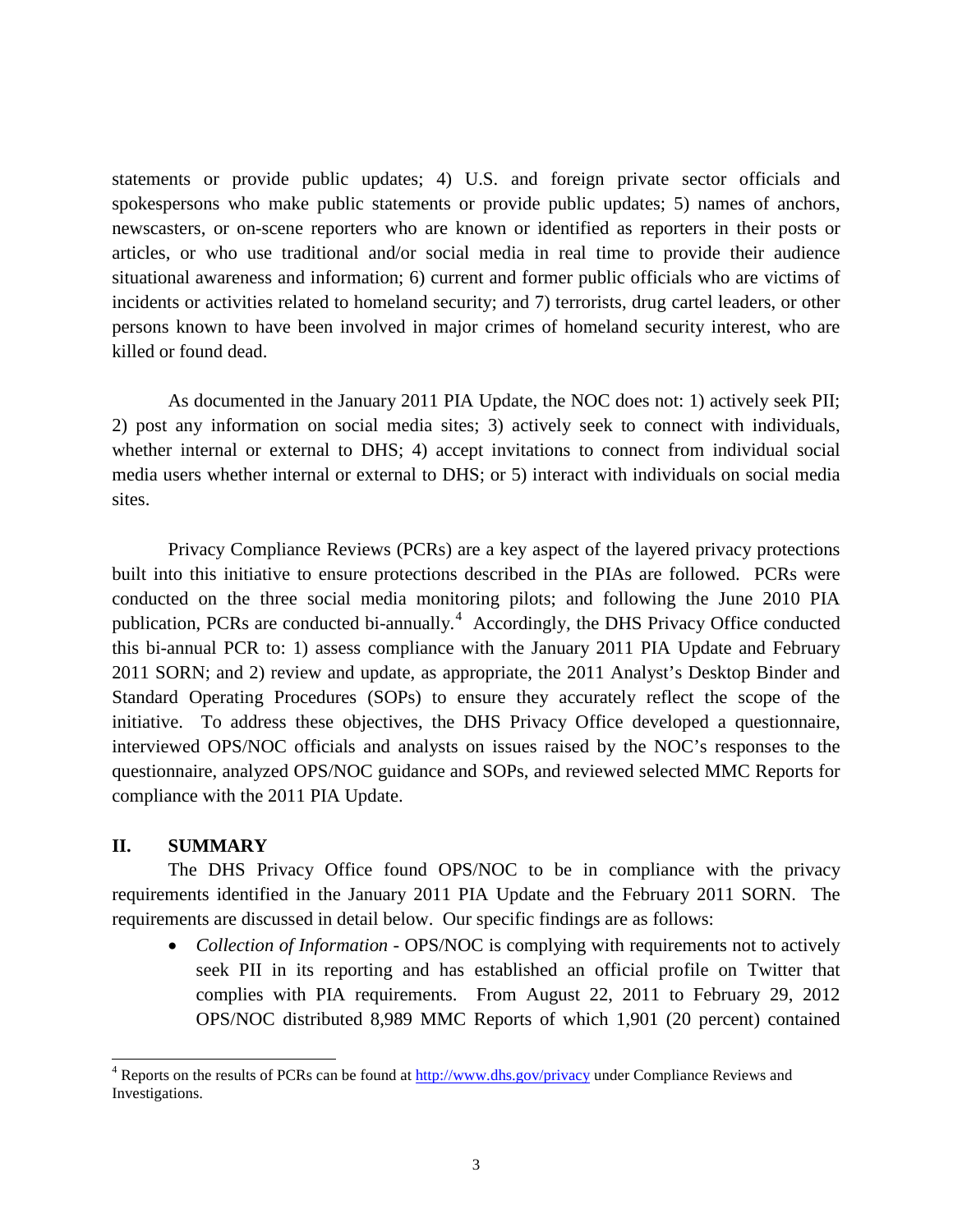authorized PII within the seven permitted categories of individuals identified in the February 2011 SORN. Of the 8,989 MMC Reports, only five Reports containing unauthorized PII were identified during this review period and redaction notices were appropriately issued to Report recipients.

- *Use of Information* The OPS/NOC has established 13 reporting categories of events that are consistent with its statutory mandate to provide situational awareness, a more complete common operating picture, and more timely information for decision makers. Our review of randomly selected MMC Reports found that they reflect a variety of topics within the 13 event categories and any PII included was within one of the seven permissible categories.
- *Retention of Information -* In accordance with retention requirements, OPS/NOC maintains a database of all of the MMC Reports distributed. Unauthorized PII was redacted from MMC Reports within the MMC database when after five Reports containing unauthorized PII were identified.
- *Internal and External Sharing and Disclosure* OPS/NOC continues to comply with sharing requirements. A process is in place to determine the need-to-know for MMC Reports and the distribution list is monitored on a periodic basis.
- *Technical Access and Security* OPS/NOC has implemented an audit capability that became fully operational in May 2011. Since August 2011, OPS/NOC has conducted 14 random audits (two per month) that covered all MMC analysts and documented the results in self-audit compliance reports.
- *Privacy Training* An annual PII refresher course was given and a Certification exam administered in February 2012. All MMC Analysts successfully passed the examination. In addition, supplemental guidance issued by OPS/NOC during this reporting period emphasizes to analysts the need to focus reporting on the operational impact on the Department.

The DHS Privacy Office also reviewed the NOC's 2011 Analyst's Desktop Binder and SOPs and found that although these documents largely reflected the purpose and scope of the NOC MMC, some language could have been interpreted by those outside the NOC MMC Initiative who have not undergone its extensive training to mean that the NOC MMC scope included monitoring First Amendment-protected activities and public dissent. Accordingly, we recommended changes to these documents to reconfirm that monitoring of these activities is outside the scope and purpose of the NOC MMC.

The DHS Privacy Office is making three recommendations to improve the OPS/NOC's ability to demonstrate its continued compliance with privacy requirements as outlined in the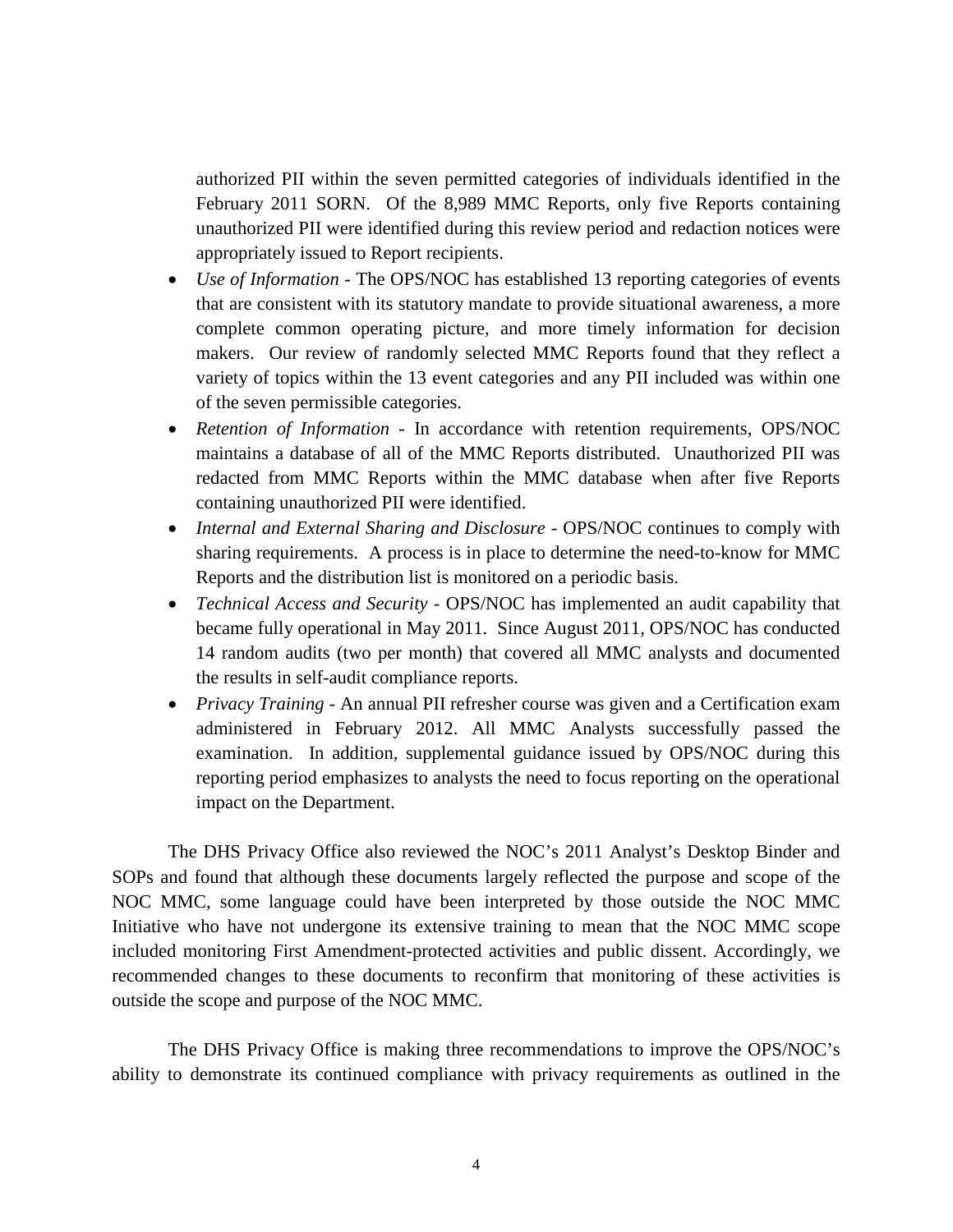2011 PIA Update and February 2011 SORN. OPS/NOC has already taken steps to address all of our recommendations.

## **III. SCOPE AND METHODOLOGY**

The DHS Privacy Office conducted its fourth PCR of the OPS/NOC MMC in coordination with OPS/NOC leadership from February 21, 2012 through April 7, 2012. The DHS Privacy Office carried out the following activities:

- developed and administered a questionnaire to OPS/NOC which included questions on reporting statistics for the review period;
- reviewed randomly-selected MMC Reports distributed during the review period for compliance with the January 2011 PIA Update and February 2011 SORN;
- reviewed the OPS/NOC profile on Twitter for adherence to PIA requirements;
- conducted a site visit to observe the MMC analysts on the watch desks<sup>[5](#page-4-0)</sup> as they monitored public websites, social networks, and blogs. The MMC analysts provided an overview and demonstration of their media monitoring responsibilities.
- observed a demonstration of the Automated Syslog Audit System<sup>[6](#page-4-1)</sup> and reviewed Self-Audit Compliance SOPs and the results of 14 monthly self-audit compliance reports;
- reviewed and discussed questionnaire responses and analyst training documentation with OPS/NOC officials; and
- reviewed the 2011 Analyst's Desktop Binder and SOPs for content and clarity and discussed recommendations with OPS/NOC leadership for implementation in 2012 versions.

## **IV. FINDINGS**

## **Collection of Information**

*Requirement*: Under this initiative OPS cannot: 1) actively seek PII; 2) post any information on social media sites; 3) actively seek to connect with individual social media users, whether internal or external to DHS; 4) accept invitations to connect from individual social media users whether internal or external to DHS; or 5) interact with individuals on social media sites.

<span id="page-4-0"></span><sup>&</sup>lt;sup>5</sup> The MMC analyst watch is composed of two watch analysts, one assigned to monitor social media and the other to monitor traditional media activity.

<span id="page-4-1"></span> $6$  The Automated Syslog Audit System is a tool developed by OPS/NOC to apply industry standard blacklists and analysis to ensure appropriate use of the Internet by MMC analysts.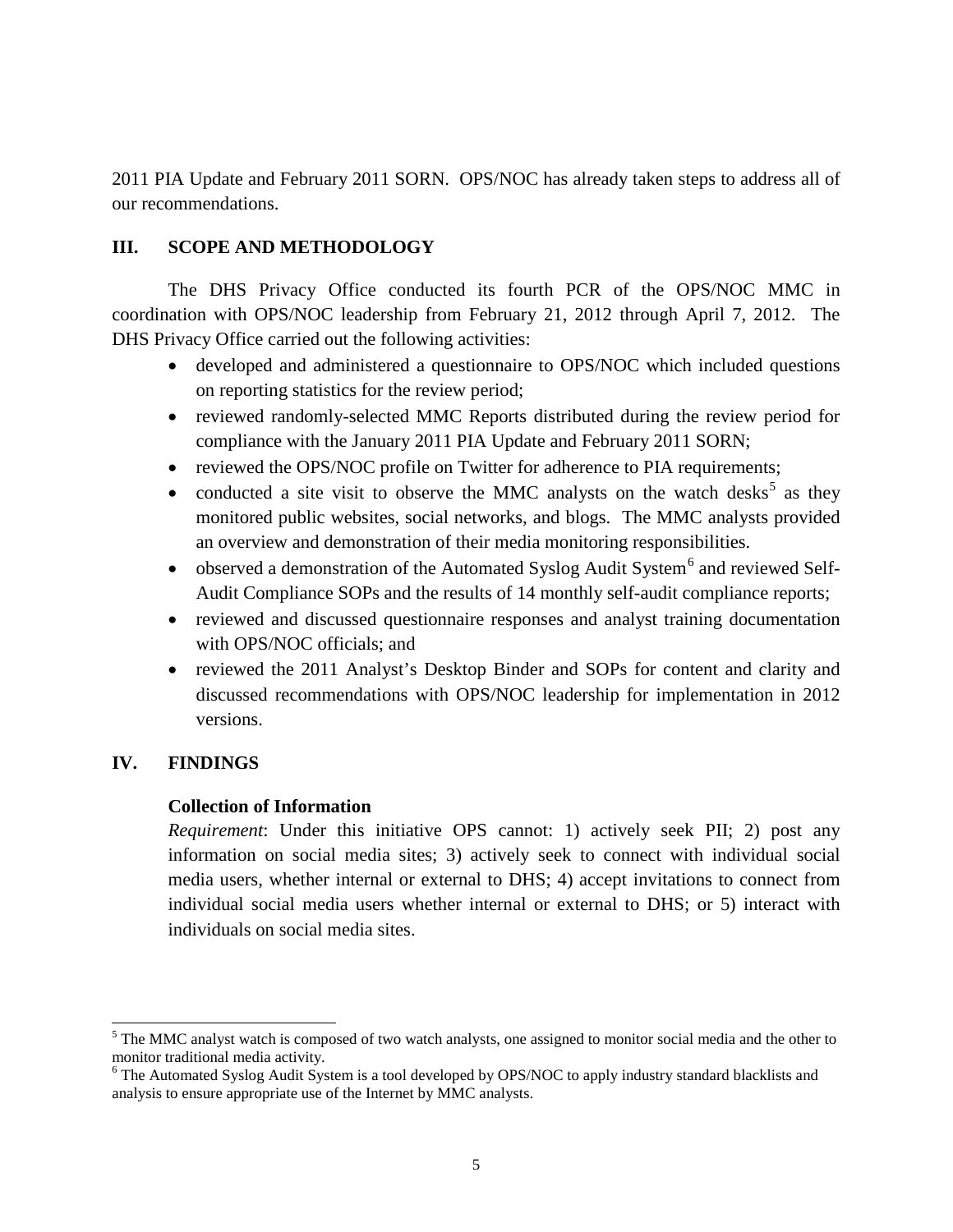OPS/NOC is permitted to collect PII for seven specific categories of individuals listed in Table 1 when doing so lends credibility to the report or facilitates coordination with interagency or international partners. PII on these individuals may include full name, affiliation, position or title, and publicly-available user ID. PII inadvertently or incidentally collected outside the scope of this discrete set of categories of individuals must be redacted immediately before further use and sharing.

| Category#      | <b>Description</b>                                                              |
|----------------|---------------------------------------------------------------------------------|
|                | U.S. and foreign individuals in extremis, <i>i.e.</i> , in situations involving |
|                | potential life or death circumstances;                                          |
| 2              | Senior U.S. and foreign government officials who make public statements         |
|                | or provide public updates;                                                      |
| 3              | U.S. and foreign government spokespersons who make public statements            |
|                | or provide public updates;                                                      |
| $\overline{4}$ | U.S. and foreign private sector officials and spokespersons who make            |
|                | public statements or provide public updates;                                    |
| 5              | Names of anchors, newscasters, or on-scene reporters who are known or           |
|                | identified as reporters in their posts or articles, or who use traditional      |
|                | and/or social media in real time to provide their audience situational          |
|                | awareness and information;                                                      |
| 6              | Current and former public officials who are victims of incidents or             |
|                | activities related to homeland security; and                                    |
| $\tau$         | Terrorists, drug cartel leaders, or other persons known to have been            |
|                | involved in major crimes of homeland security interest, who are killed or       |
|                | found dead.                                                                     |

**Table 1: Seven Categories of Individuals PII can be included** 

*Review*: We reviewed NOC/MMC reporting data from August 22, 2011 (the date of the last PCR) to February 29, 2012 including the number of MMC Reports produced overall and those containing PII about the seven permissible categories of individuals. We also reviewed demonstrations on how the inclusion of PII added credibility these MMC Reports. We discussed the five instances where MMC Reports included PII outside the seven permissible categories with OPS/NOC officials and reviewed associated redaction notices, as well as the OPS/NOC DHS Twitter profile (the only account established by the initiative) to ensure its use was within the parameters set out in the PIA.

*Findings:* OPS/NOC is complying with the requirements not to actively seek PII in its reporting. It has established one official profile on Twitter and that profile complies with PIA requirements. From August 22, 2011 to February 29, 2012 the NOC distributed 8,989 reports of which 1,901 (20 percent) contained PII within the seven permitted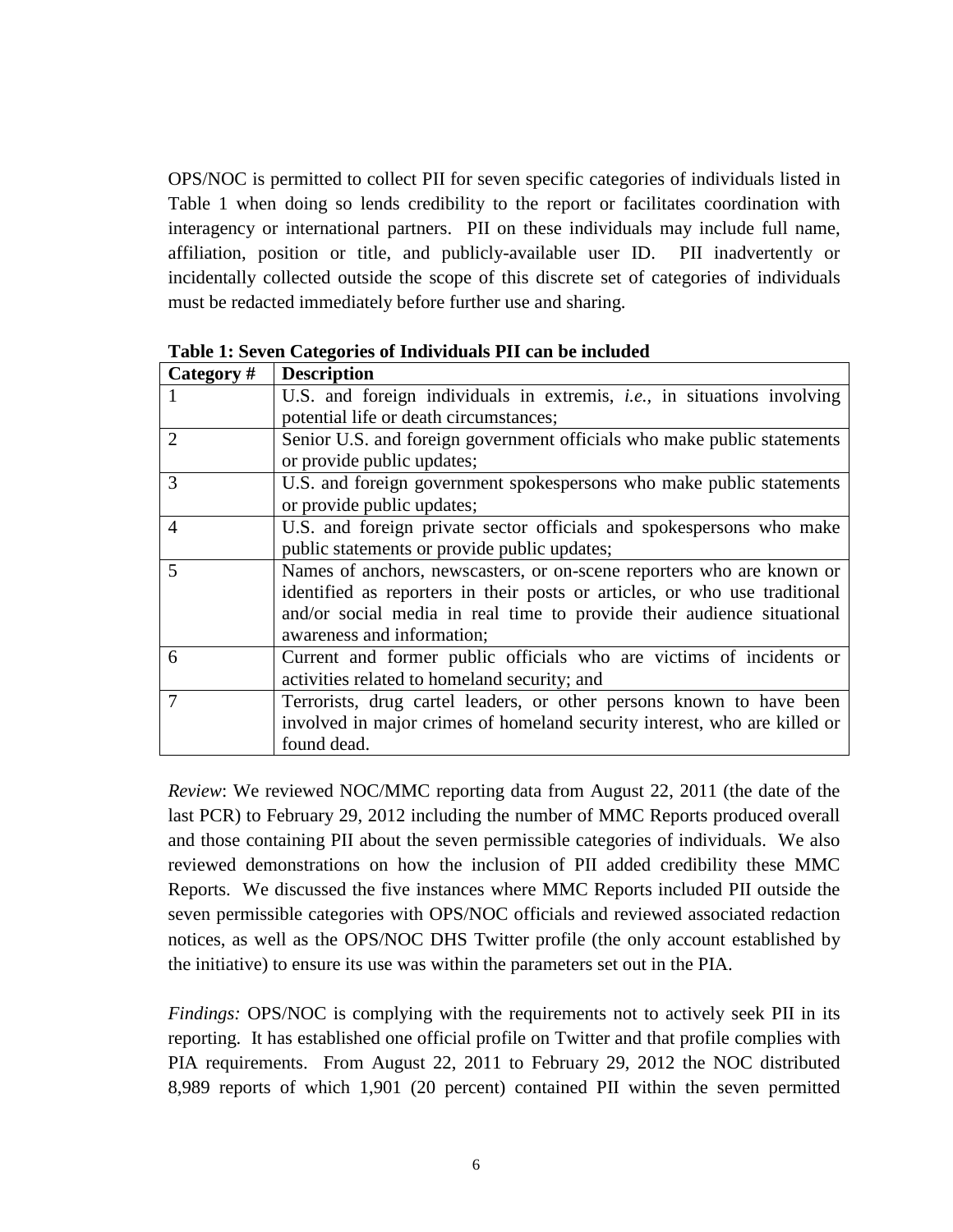categories of individuals. Eighty percent of reports during this period did not contain PII and the majority of reports that did contain authorized PII (71 percent) fell into Categories 2 and 3 (senior U.S. and foreign government officials and U.S. and foreign government spokespersons who make public statements or provide public updates). Figure 1 depicts the distribution of MMC Reports including PII from the seven permissible categories.



**Figure 1: Reports Containing PII by Category of Individual Aug. 2011 to Feb. 2012**

Note: There were no MMC Reports distributed during the review period in Category 1 (U.S. and foreign individuals *in extremis*).

OPS/NOC officials noted that including PII from these categories has added value to MMC Reports, particularly when senior government officials and spokespersons are involved. In this example, the ability to refer to who made the statement enhanced the credibility of the information in a report. OPS/NOC officials also noted, in another example, that the ability to state which Senators' offices received white powder envelopes was very important information during an anthrax scare (Category 6 - current and former public officials who are victims of incidents or activities related to homeland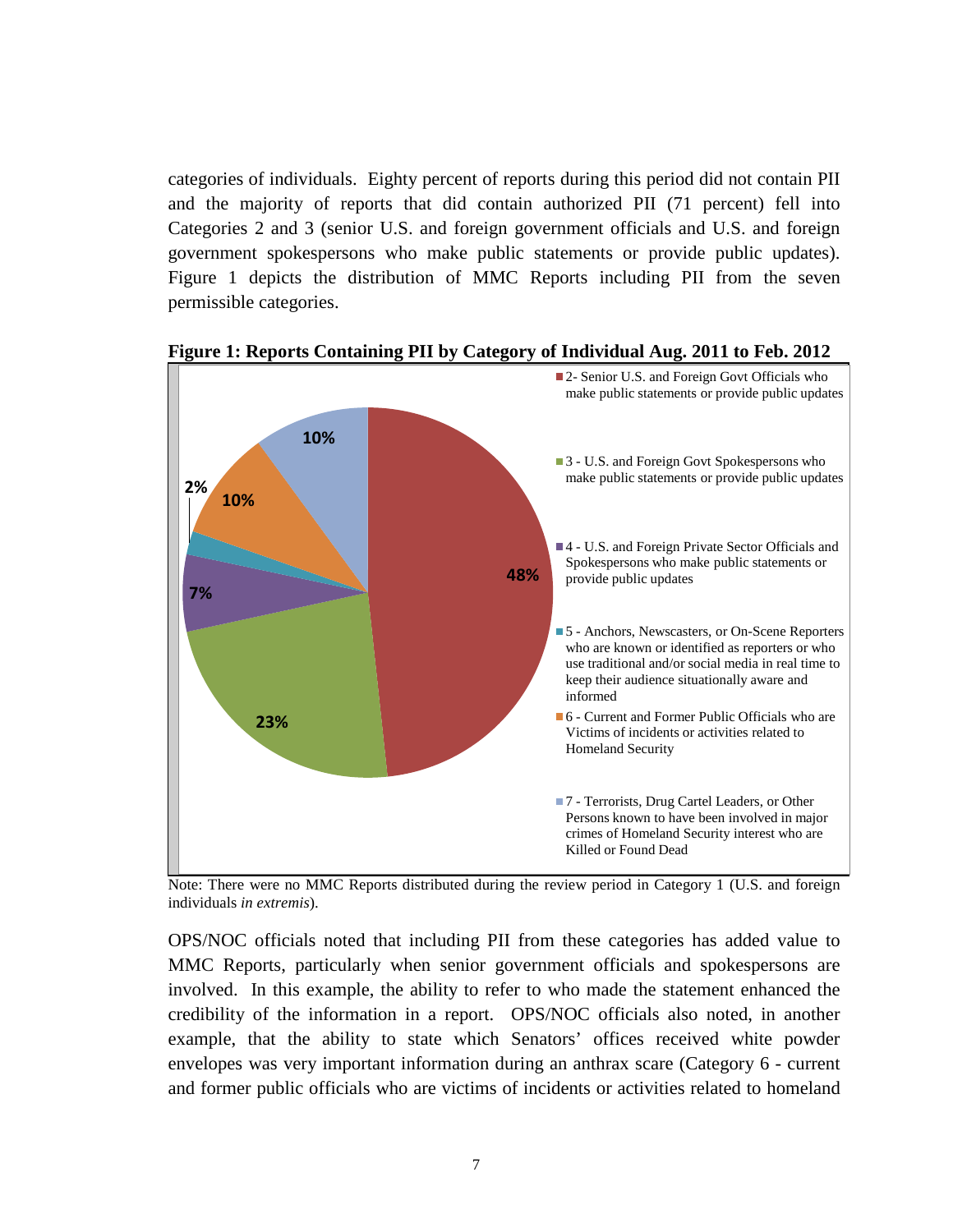security). The inclusion of PII in Category 5 (names of anchors, newscasters, or on-scene reporters who are known or identified as reporters in their posts or articles, or who use traditional and/or social media in real time to provide their audience situational awareness and information), occurred less often, representing only two percent of all the reports containing PII. OPS/NOC officials stated that including a media person's name added credibility to the MMC Report but also noted that the PII included was generally limited to information contained within the URL link to the Report source (*e.g.,* http://twitter.com/#!/[authoruserid]).<sup>[7](#page-7-0)</sup>

Consistent with retention requirements, the OPS/NOC maintains a database containing MMC reports distributed for a period of five years. The OPS/NOC conducts queries of this database to generate reporting statistics including those discussed above. OPS/NOC does not use its database to create profiles of individuals nor does it use PII as a search term in its queries. The MMC database currently does not have the functionality to log queries made. Implementation of such functionality could provide further assurance that OPS/NOC is not using its database to create profiles of individuals or using PII as a search term in its queries.

OPS/NOC employs a layered approach to ensuring unauthorized PII is not included in MMC Reports prior to distribution. Specifically, MMC Reports are reviewed by the analysts who drafted the report and by the Watch Lead prior to being distributed. There are also several post-distribution checks in place. Only five MMC Reports containing unauthorized PII were identified for this review period.<sup>[8](#page-7-1)</sup> One of these Reports was identified through a weekly quality control process and a redaction notice was issued. The remaining four Reports were identified through preparation for the PCR and redaction notices were issued to Report recipients.

In order to make use of Twitter search tools such as "Tweet Deck," OPS/NOC established a single profile on Twitter and that profile complies with PIA requirements. Specifically, this profile does not engage with other users by posting "tweets" nor does it have "followers." The DHS profile does not "follow" other Twitter users who are individuals. OPS/NOC SOPs reinforce these practices and also include guidance on use of the Twitter account with specific provisions for the periodic review of "following" to ensure that individuals are not followed. The list of Twitter profiles "followed" by the OPS/NOC includes other federal agencies, media outlets, and other non-governmental

<span id="page-7-0"></span> $<sup>7</sup>$  MMC reports may contain PII in the text of the report itself or within the links to the source of the information.</sup>

SNMC Analysts are trained to look for unauthorized PII in both places.

<span id="page-7-1"></span> $8$  This represents less than  $6/100<sup>th</sup>$  of one percent of all reports.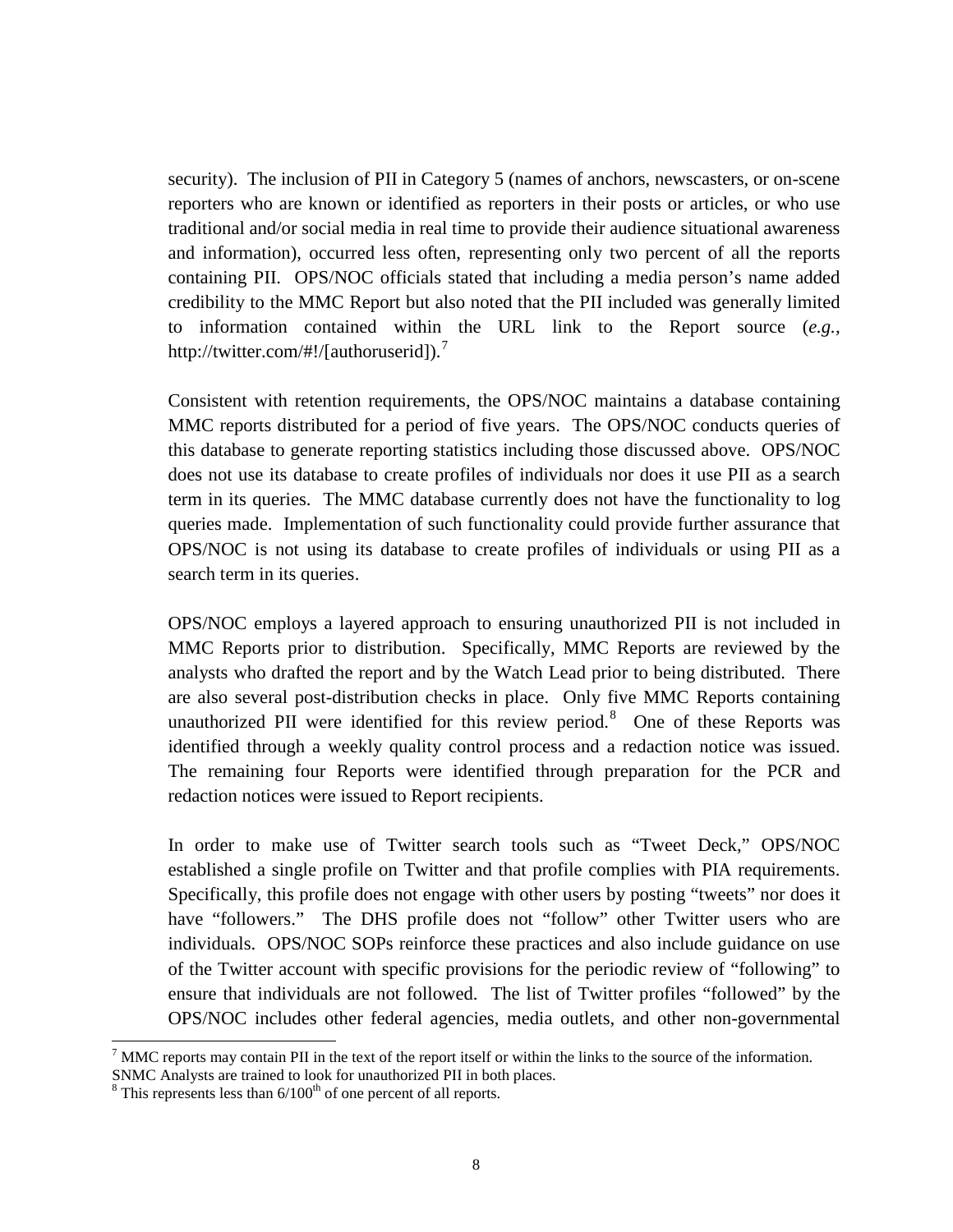organizations used by as potential sources for the NOC MMC Initiative to provide situational awareness. Although we did not find any of these profiles to be outside the scope of the PIA requirements, SOPs could be improved by incorporating guidance on appropriate "following" and a review process that would require an NOC MMC analyst to seek approval before "following" another Twitter profile.

*Recommendations:* To provide further assurance that the OPS/NOC is not creating profiles of individuals or searching its reports database using PII, the DHS Privacy Office recommends that OPS/NOC develop and implement a logging mechanism to account for searches conducted in the MMC database. The log should contain the name of the analyst who conducted a search, the query parameters, date and time of the search, and the purpose of the search (*e.g.,* "privacy compliance review" or "categorization metrics"). OPS/NOC officials agreed with this recommendation and have taken steps to begin development of a logging mechanism.

To provide further assurance that OPS/NOC "following" activities on Twitter are appropriately mission-related, the DHS Privacy Office recommends incorporating additional guidance into SOPs. Specifically, the SOPs should incorporate a review process that would require the MMC analyst to seek approval from the Watch Lead and the NOC Senior Watch Officer before "following" another Twitter profile.

## **Use of Information**

*Requirement:* The OPS/NOC must monitor only publicly available online forums, blogs, public websites, and message boards to collect information used in providing situational awareness and a common operating picture.

*Review:* We reviewed the 13 reporting categories of events and discussed reporting processes with OPS/NOC officials and MMC analysts. As an authorized recipient of NOC MMC Reports, the DHS Privacy Office also reviews randomly-selected reports for adherence to PIA and SORN requirements. In addition, we reviewed the 2011 Analyst's Desktop Binder, and SOPs, and discussed OPS/NOC's recommended changes to the PIA Appendices' representative lists of sites searched and search terms, and the process for adding search terms, with OPS/NOC officials.

*Findings:* OPS/NOC has established 13 categories of events that are consistent with their statutory mandate to provide situational awareness, a more complete common operating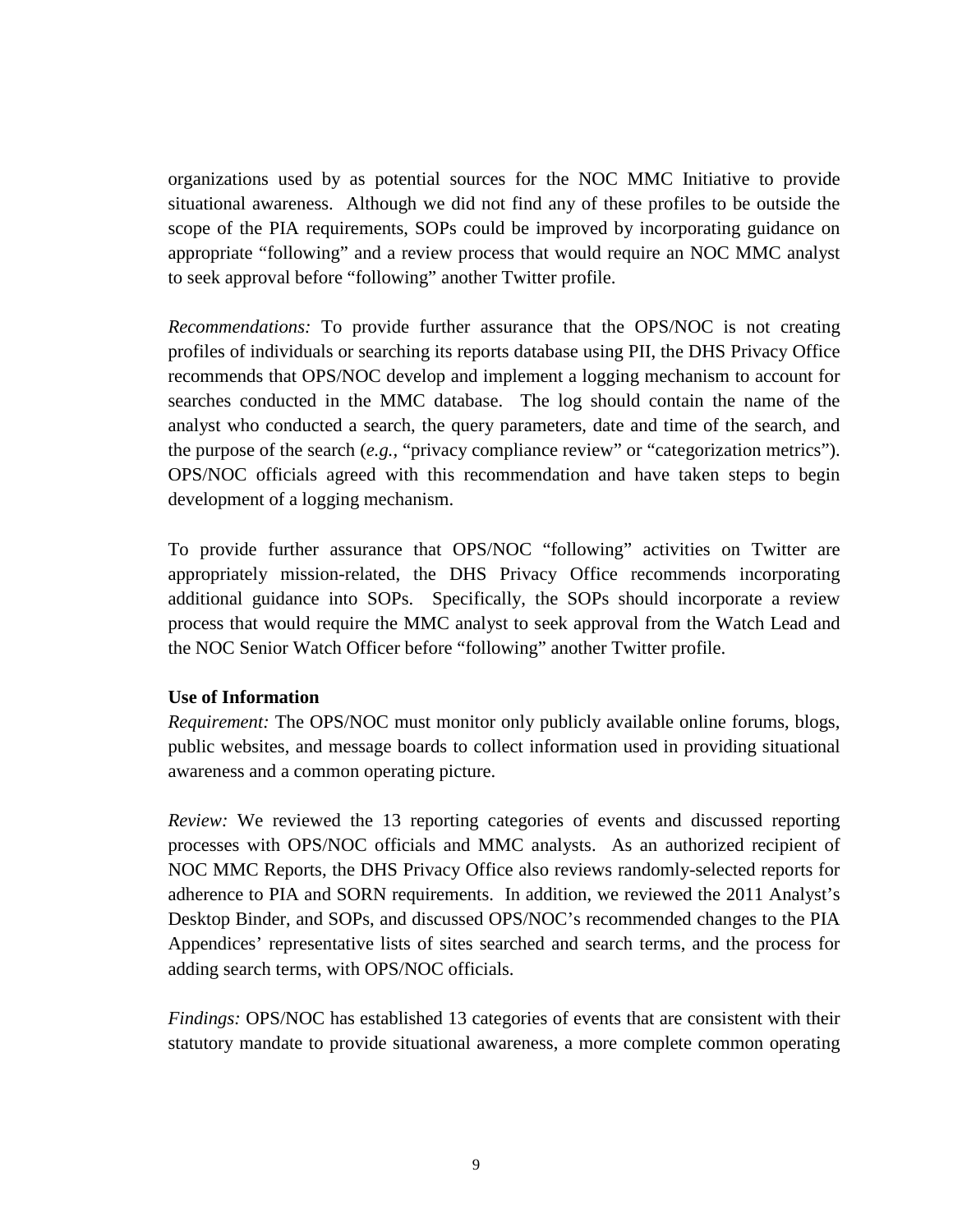picture, and more timely information for decision makers.<sup>[9](#page-9-0)</sup> Analysts are required to tag reports using the MMC application to one or more of these categories to enable reporting and trend analysis. Requiring analysts to identify the particular mission-related category also helps ensure that reporting remains within scope. To provide further perspective on the content and scope of reports produced by the NOC MMC, Appendix A includes randomly selected reports from four days (November 16, 2011, December 6, 2011, January 17, 2012, and February 21, 2012) and reviewed by the DHS Privacy Office. These reports reflect a variety of topics within the 13 categories and any inclusion of PII was found to be within one of the seven permissible categories of PII.<sup>[10](#page-9-1)</sup>

OPS/NOC recommended changes to Appendix A of the PIA Update (Social Media Web Sites Monitored by the NOC) are publicly available sites that are used by the MMC initiative to provide situational awareness to authorized recipients. OPS/NOC also recommended changes to Appendix B (Terms Used by the NOC When Monitoring Social Media Sites). These search terms do not include PII and are added only with approval by the Watch Lead and subsequent approval by the MMC Program Manager. The DHS Privacy Office will update the PIA Update Appendices for representative search terms and sites searched.

## **Retention of Information**

*Requirement:* In accordance with the retention schedule and disposal policy that was established and approved by the OPS/NOC records officer and National Archives and Records Administration (NARA) (NARA #: N1-563-08-23), the NOC retains information for no more than five years.

*Review:* We discussed MMC retention practices including those cases when unauthorized PII is inadvertently disseminated, with OPS/NOC officials. Since the MMC has not yet been operating for five years, the retention schedule limitation of no more than five years has not yet passed.

<span id="page-9-0"></span> $9$  The thirteen categories are: 1) Terrorism, 3) Weather/Natural Disasters/Emergency Management, 3) Fire, 4) Trafficking /Border Control Issues, 5) Immigration, 6) HAZMAT, 7) Nuclear, 8) Transportation Security, 9) Infrastructure, 10) National/International Security, 11) Health Concerns, National/International, 12) Public Safety, and 13) Cyber Security. There were originally 14 categories. Category 14 ("Reports on DHS, Components, and other Federal agencies") was eliminated after a review of the 2011 Analyst's Desktop Binder and SOPs conducted

<span id="page-9-1"></span> $10$  The Chief Privacy Officer provided this same set of randomly selected reports to attendees at the March 17, 2012 *Quarterly Privacy Information for Advocates* meeting.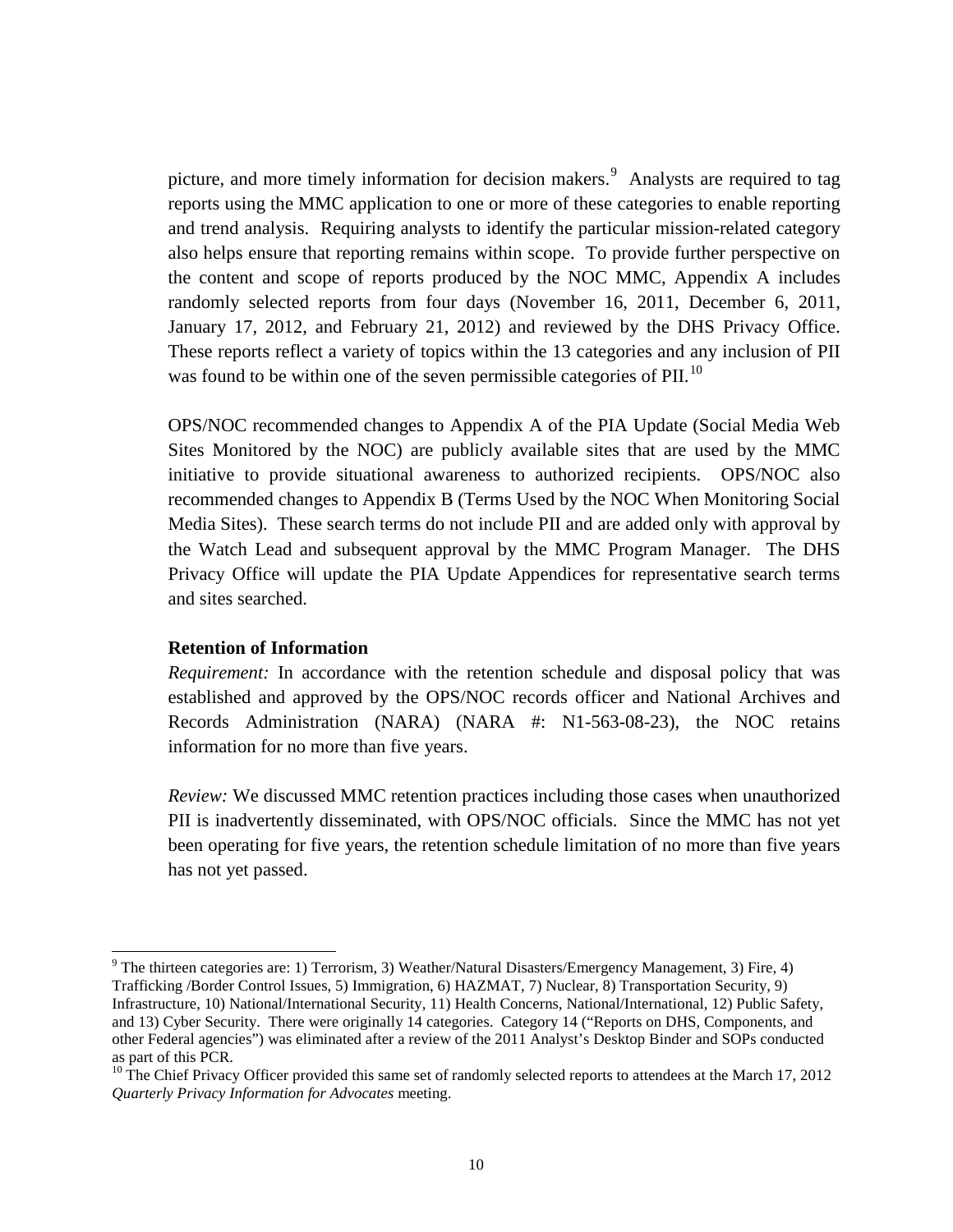*Findings:* In accordance with retention requirements, OPS/NOC maintains a database of all of the reports distributed. Unauthorized PII was redacted from reports within the MMC database when the five reports containing unauthorized PII were identified. The DHS Privacy Office will continue to monitor compliance with retention requirements.

## **Internal and External Sharing and Disclosure**

*Requirement*: OPS/NOC will share MMC Reports with Departmental and component leadership, and appropriate federal government, state, local, tribal, and territorial agencies as appropriate, to ensure that critical information reaches government decision makers. Information may also be shared with private sector and international partners where necessary, appropriate, and authorized by law.

*Review*: We reviewed the MMC Report distribution list and discussed OPS/NOC practices for keeping the list up-to-date.

*Finding:* OPS/NOC continues to comply with sharing requirements. A process is in place to determine the need-to-know for NOC MMC Reports and the distribution list is monitored on a periodic basis.

## **Technical Access and Security**

*Requirement:* OPS/NOC must maintain a log of social media monitoring Internet-based platforms and information technology infrastructure that MMC analysts visit under this initiative. Additionally, OPS/NOC must implement auditing at the router level for all outbound http(s) traffic and generate audit reports that will be available to the DHS Privacy Office for each PCR.

*Review:* We observed a live demonstration of the Automated Syslog Audit System, reviewed Self-Audit Compliance SOPs and 14 monthly self-audit compliance reports covering August 2011 through February 2012.

*Findings:* OPS/NOC has implemented an audit capability for all outbound http(s) traffic that became fully operational in May 2011. The current Self-Audit capability dynamically collects and logs all NOC MMC traffic and audits of this traffic are conducted randomly. Since August 2011, OPS/NOC has conducted 14 random audits (2 per month) that covered all NOC MMC analysts and documented the results in self-audit compliance reports. The reports identified eight potential incidents of suspicious network traffic that, upon further analysis, were all determined to be false positives. OPS/NOC is currently testing a new more dynamic self-audit capability that will enable both collection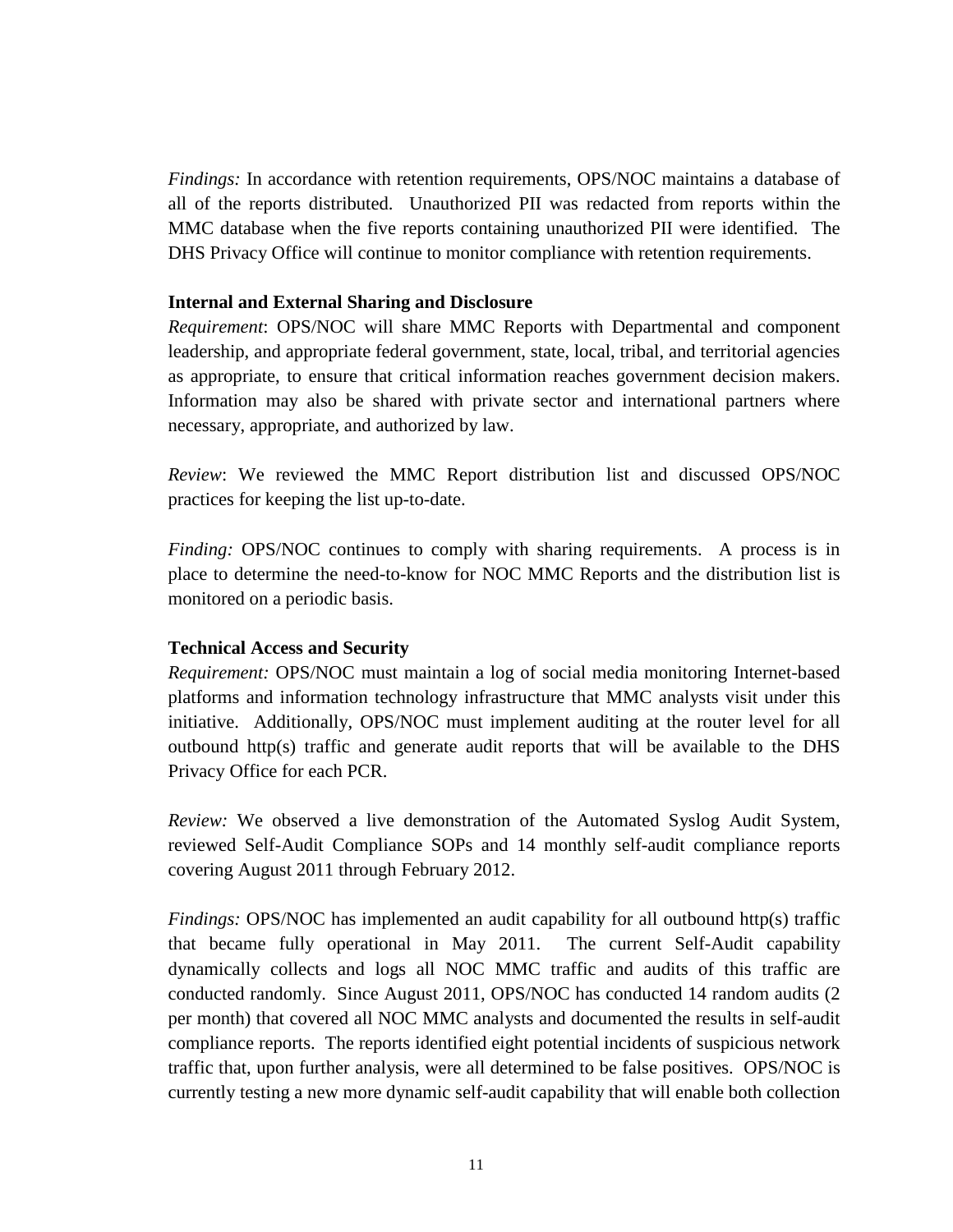and auditing of network traffic in real-time, with plans to implement by the next scheduled PCR. The DHS Privacy Office will follow-up on implementation status of the dynamic audit.

## **Privacy Training**

*Requirement:* NOC MMC Analysts are required to take annual privacy training and specific PII training.

*Review*: The DHS Privacy Office reviewed OPS/NOC's training materials, the certification examination, and training log for the initiative.

*Finding*: The NOC/MMC remains in compliance with training requirements. An annual PII refresher course was given in February 2012 along with a certification exam which all NOC MMC analysts passed. The certification exams test individual understanding of the PIA rules.

## **Review of 2011 Analyst's Desktop Binder**

*Requirement:* Review the 2011 Analyst's Desktop Binder and 2011 SOPs to ensure they accurately reflect the scope and purpose of the MMC.

*Review:* The DHS Privacy Office in conjunction with OPS/NOC, reviewed the 2011 Analyst's Desktop Binder and 2011 SOPs for clarity and content. We also requested and reviewed examples of reports produced by the MMC for specific categories of events that could have been interpreted by those outside the MMC Initiative who have not undergone its extensive training to mean reporting was taking place outside of operationally relevant activities (*e.g.*, "reports on DHS and its Components both positive and negative"). We met with OPS officials to discuss the examples provided and to provide recommended changes to more accurately reflect the scope and purpose of the MMC.

*Findings*: Although the 2011 Analyst's Desktop Binder and SOPs largely reflected the purpose and scope of the NOC MMC, some language could have been interpreted by those outside the MMC Initiative who have not undergone its extensive training to mean that the NOC MMC scope included monitoring First Amendment-protected activities and monitoring for public dissent. For example, a reference from the 2011 Analyst's Desktop Binder states that "reports that pertain to DHS and subagencies - especially those that have a negative spin on DHS/Component preparation, planning, and response activities should be reported to management before being sent to the distribution list." Through our discussions with OPS/NOC officials and review of reports that were provided as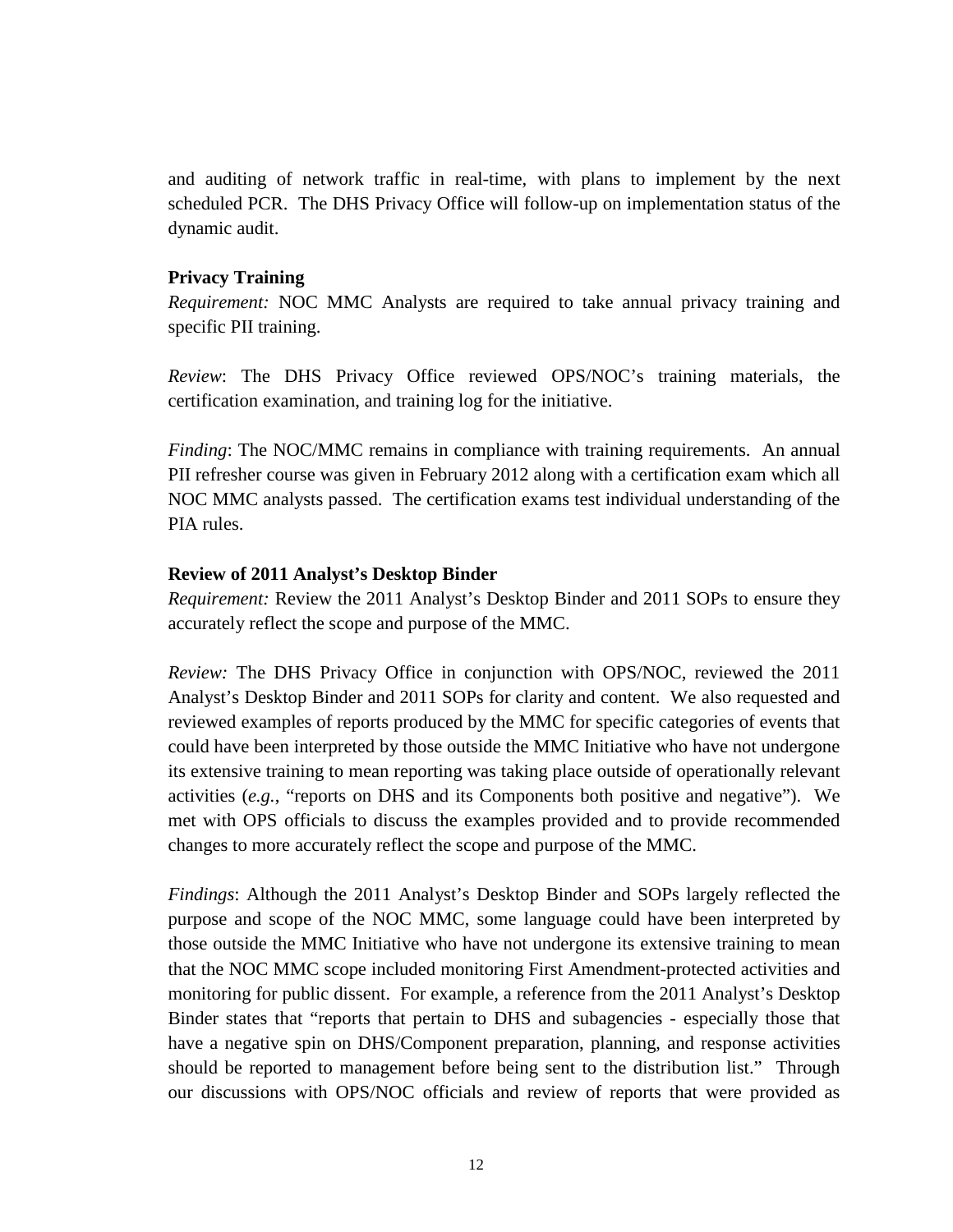examples of the intent of such reports, we determined that this language was intended to encompass only activities that are operationally relevant to DHS. For example, the phrase "reports on DHS and its Components both positive and negative" was intended to encompass reports focusing on the potential impact to DHS operations such as long wait times at the Transportation Security Administration or U.S. Customs and Border Protection checkpoints, or focusing on protests that shut down major thoroughfares. In all of these examples, it is the impact to operations that is of concern to OPS/NOC rather than the identities of those involved or the subject matter of a protest – the "what" versus the "who."

References to "negative spin" on the Department included in the 2011 documents were not intended to reflect permission to monitor individual's First-Amendment-protected activities or conduct sentiment analysis. In fact, reporting on such activities is not now nor ever has been within the scope of the NOC MMC's activities. As previously noted in this report, the NOC MMC remains focused on reporting within categories of events that are related to situational awareness. In February 2012, the Director of OPS issued a guidance memorandum to the NOC reminding analysts that no First Amendmentprotected speech relating to dissent or disagreement with the Department or its activities should be reviewed, used, collected, or disseminated (See Appendix B).

*Recommendation:* To clarify the scope and purpose of the NOC MMC, the DHS Privacy Office recommends that the Analyst's Desktop Binder and SOPs be revised to emphasize that reporting must be operationally relevant to DHS. Any language suggesting that OPS/NOC engages in monitoring of First Amendment-protected activities or monitoring for public dissent must be removed. As of the signing of this report, OPS/NOC has implemented these clarifications.

## **IV. CONCLUSION AND RECOMMENDATIONS**

The DHS Privacy Office has worked collaboratively with the OPS/NOC to ensure implementation of the NOC MMC in a privacy-sensitive manner. At the front end, the DHS Privacy Office established protections to build in privacy through the conduct of PIAs and we have confirmed compliance through the conduct of several PCRs. OPS/NOC has demonstrated continued compliance with the requirements contained in the January 2011 PIA Update and February 2011 SORN. The DHS Privacy Office plans to republish the February 2011 SORN to clarify certain language and will also update the January 2011 PIA Appendices that identify representative lists of sites searched and search terms used as part of the MMC. In addition, to improve its ability to demonstrate compliance with privacy requirements, the DHS Privacy Office recommends that OPS/NOC: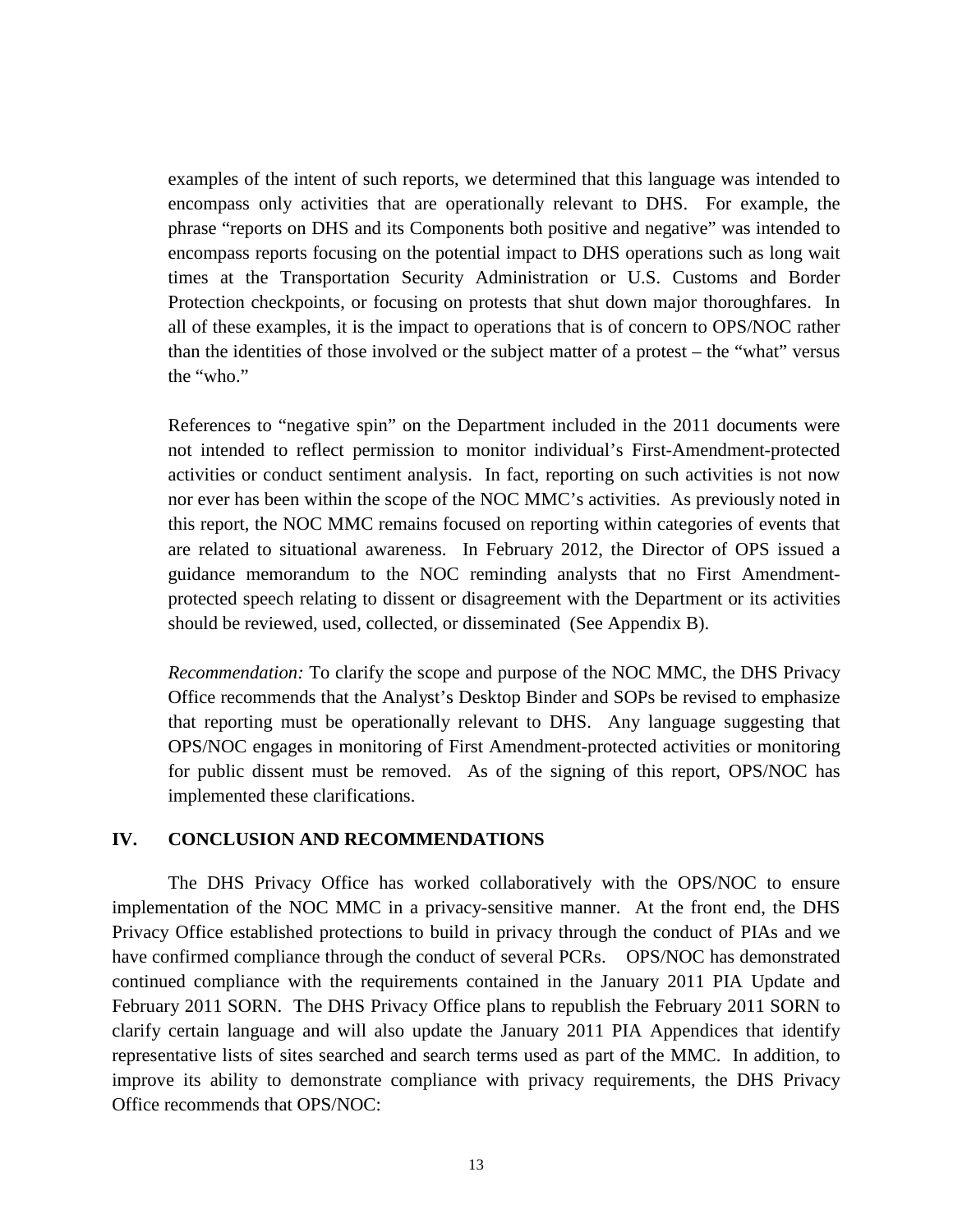- 1. Develop and implement a logging mechanism to account for the searches conducted in the MMC database. The log should contain the name of the analyst who conducted the search, the query parameters, and the purpose of the search (*e.g.*, privacy compliance review report, or categorization metrics);
- 2. Incorporate additional guidance into SOPs concerning appropriate use of the OPS/NOC Twitter profile. The SOPs should incorporate a review process that would require the MMC analyst to seek approval from the Watch Lead and the Senior Watch Officer before "following" another Twitter profile; and
- 3. Clarify language in the Analyst's Desktop Binder and SOPs to emphasize that in all cases information in MMC Reports must be operationally relevant to DHS. Any language suggesting that OPS/NOC engages in monitoring of First Amendment protected activities or monitoring for public dissent should be removed. As of the signing of this report, OPS/NOC has implemented these clarifications.

We discussed these recommendations with OPS/NOC officials who, as noted above, are taking steps to implement them. The DHS Privacy Office will commence its next PCR of this initiative in September 2012.

## **V. PRIVACY COMPLIANCE REVIEW APPROVAL**

## **Responsible Official**

Donald Triner Director, Operations Coordination Division Office of Operations Coordination and Planning

## **Approval Signature**

Original signed copy on file with the DHS Privacy Office

Mary Ellen Callahan Chief Privacy Officer Department of Homeland Security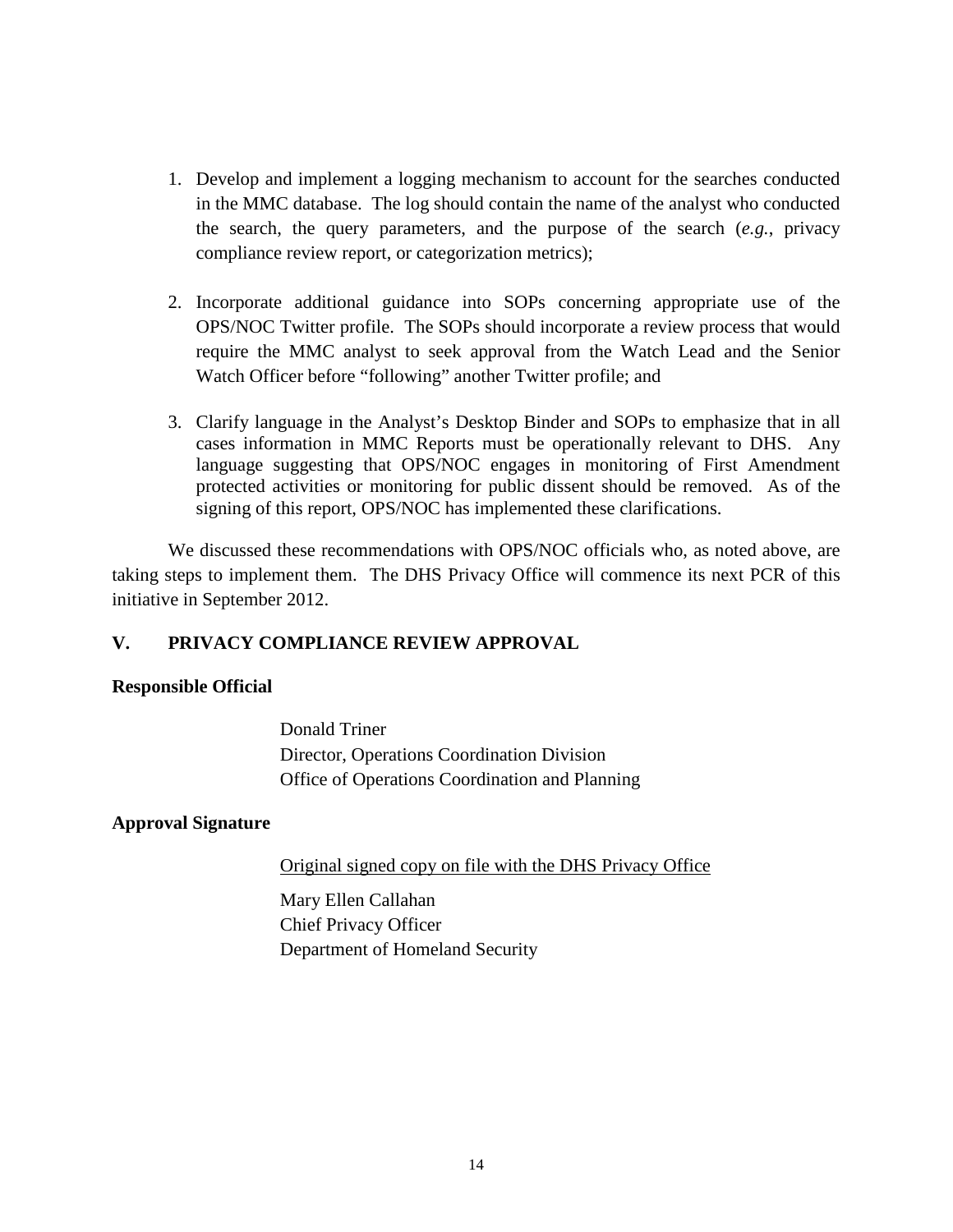**APPENDIX A – RANDOMLY-SELECTED MEDIA MONITORING REPORTS DISSEMINATED BY THE MMC.**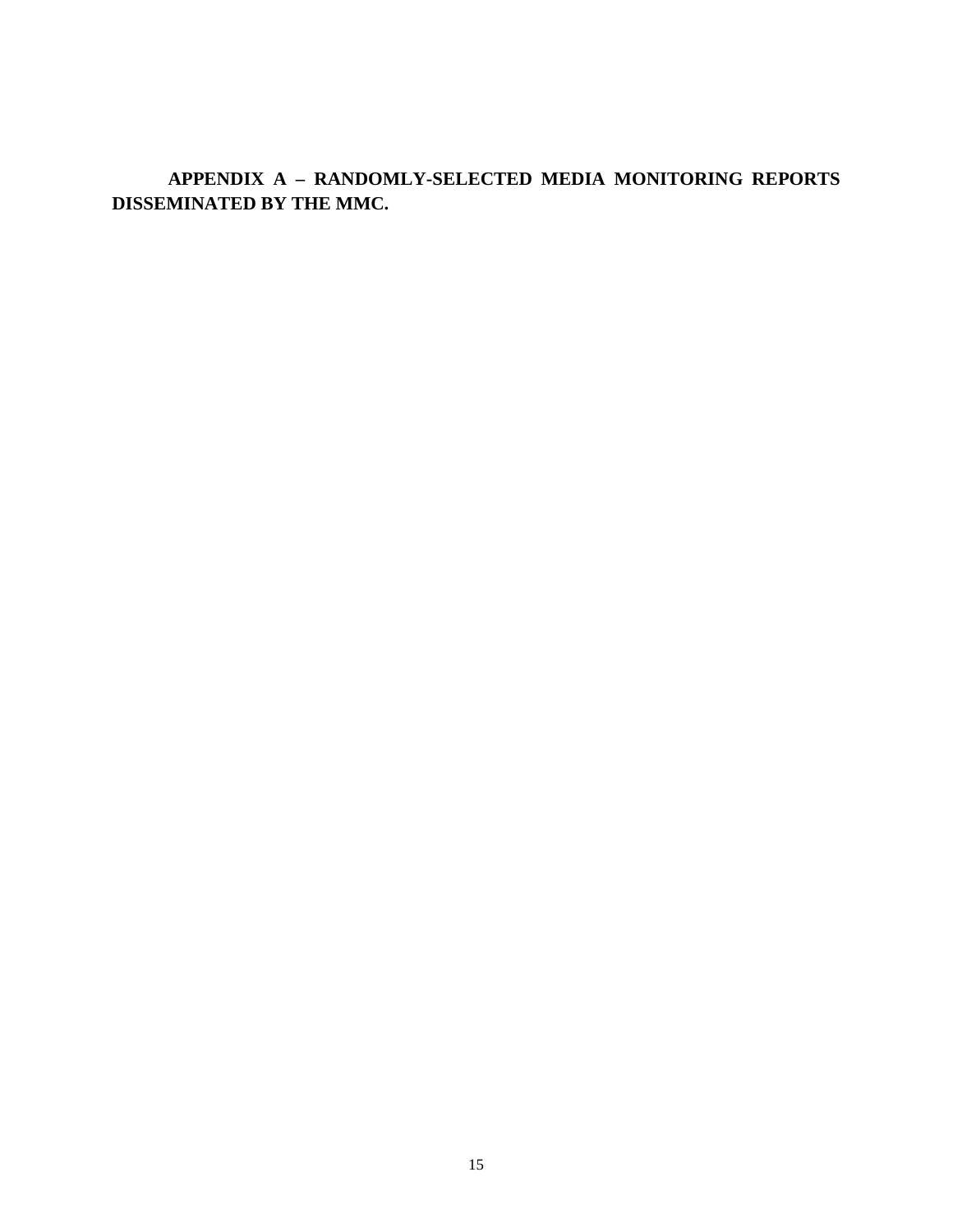## FEMA Quake Assessment Continues In Oklahoma; 310 Damage Reports So Far

MMC 101#6369 Update#O Wednesday, November 16, 2011 5:10AM

On Tuesday, crews from FEMA and the American Red Cross joined county and state officials to assess the 310 reports of damage in Lincoln County after a spate of earthquakes rattled the area more than a week ago. According to a county emergency management official, damage in Lincoln County was widespread, although it was concentrated "in the area of the fault." Reported property damage blamed on the earthquakes ranges from cracked walls to collapsed chimneys to windows and doors that no longer open or shut. According to experts, earthquake damage comes in many varieties because it depends on many different factors. The U.S. Small Business Administration and the state Emergency Management Department also will have staff in the area this week to help with early assessment efforts. A state emergency management otlicial said the agencies will be performing "an assessment only," and that it's too early to provide any preliminary estimates for earthquake damage in terms of dollars. In addition to Lincoln County, damage assessments will be ongoing in Pottawatomie County, which is just to the south and was the epicenter of several quakes.

## Media Sources

## KJRH-TV

http:/.'www.kjrh.comldpp/newsllocal\_news/fema-crews-survey-eanhquake-damage-in-lincoln-county

### The Oklahoman

http://newsok.com/oklahoma-quakes-damage-more-than-300-properties-officials-said/article/3623262?custom\_click=pod\_headline\_europe

## [200 Officers From 15 States Training This Week For Terrorism, Mass Shooter Response - San Marcos.

MMC IOI#6370 Update#0 **MMC 101#6370 Update#0** Wednesday, November 16, 2011 5:42 AM

• This week, close to 200 officers from 15 states are taking part in Texas State University's Advanced Law Enforcement Rapid Response Training Program (ALERRT)

- The program trains law enforcement and first responders to effectively respond to,.address, and stop terroristic acts and active shooter situations
	- Over the last decade, ALERRT has trained more than 32,000 officers

• The program helps train officers for violent situations in urban and rural settings, especially along the Mexican border

- In addition to field training, officers hear first-hand from professionals who have experienced mass shooting events
	- ''1bese officers come and share their first-hand knowledge ofhow the events unfold in real life," a man with ALERRTsaid
	- Their background is in military, law enforcement, special operations, as well as academia

## Media Sources

## **Twitter**

(

Police from 15 states are in San Marcos for active shooter training http://t.co/0K0rfJVP - 15 Nov., 2255 EST

### **Twitter [YNN Austin]**

http://twitter.com/#!/YNNAustin/statuses/136653358747492352

## ALERRT

· ~ttp://alern:()Tgl\_ ..... ··- ... .. . \_\_\_\_ ........ \_\_\_\_\_ \_ -·· ... ---··--·--·-- . ... .. ... .. ··- ..... .

## ( \ber Security Experts Warn About False Wi-Fi Networks At Airports

MMC IOI#6371 Update#0 **MMC 101#6371 Update#0** Wednesday, November 16, 2011 6:00 AM

Cyber security experts say hackers at airports nationwide set up fake Wi-Fi hotspots to steal personal information from unsuspecting victims. Experts say hackers have been able to use laptops to set up fake networks with names like "LAX Free Wi-Fi." Once users connect to these unsecured networks, hackers can grab all their traffic, gaining access to everything from banking data to Facebook or Twitter account information. To protect against this, experts advise finding out what the real Wi-Fi provider is, and only using that Further, passwords should be changed regularly, and different passwords sbould be used for different accounts.

## Media Sources

### WNDU-TV

http://www.wndu.com/nationworldnews/headlines/Cyber\_security\_warning\_people\_about\_false\_Wi-Fi\_networks\_133916538.html

## KGO-TV

http://abclocal.go.com/kgo/story?section=news/local/san\_francisco&id=8433506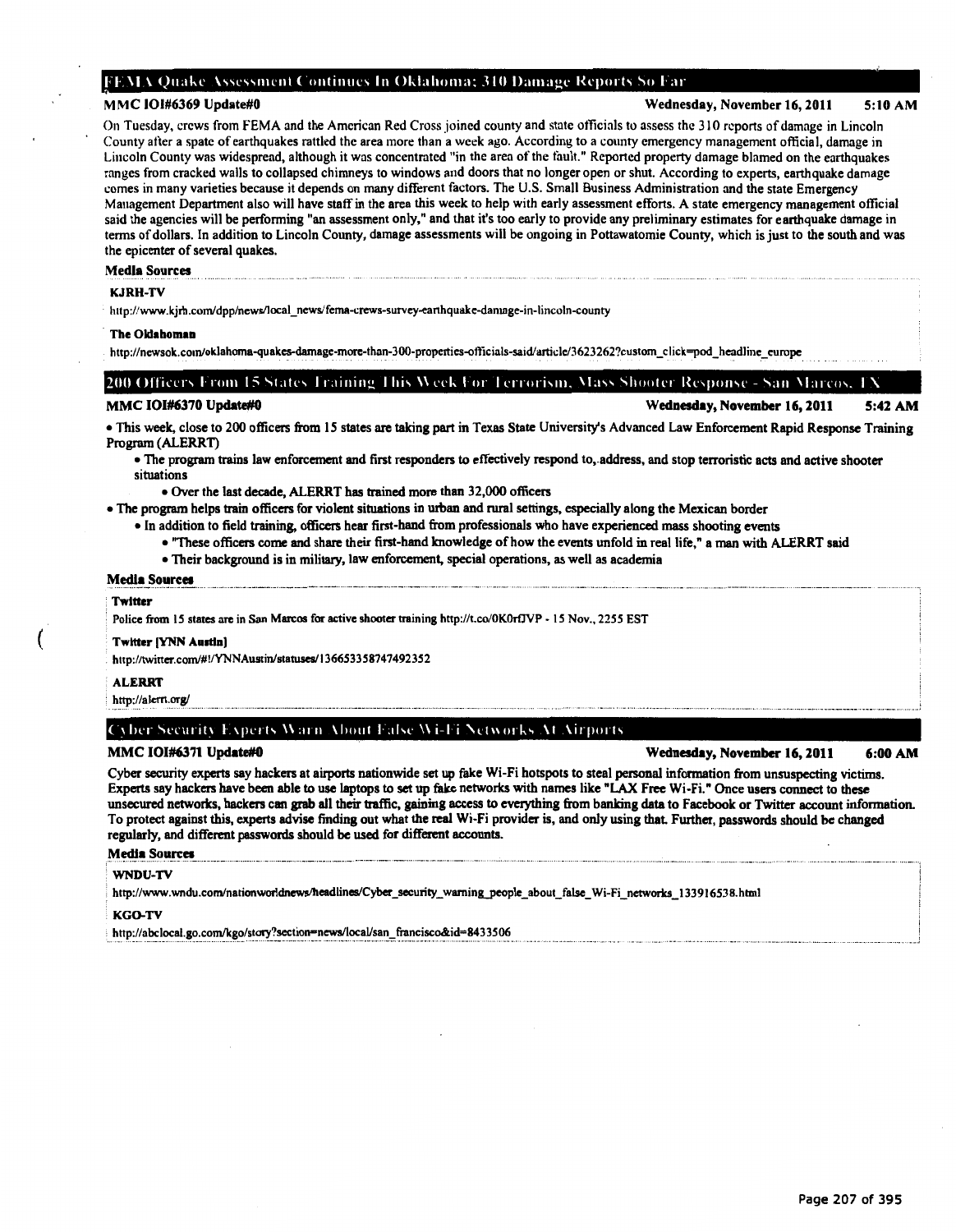## Tornado Damages Reported In Mississippi And Louisiana

## MMC 101#6372 Update#0 Wednesday, November 16, 2011 6:39 AM

• Social media sources are reporting damage caused by possible tomudocs in Louisiana and Mississippi this morning .

- The Weather Channel reports via Twitter that windows have been blown out at a high school in Houma, LA, while a two-story home has reportedly moved 10 feet from its foundation near Tangipahoa, LA
- Tornado damage is also being reported at the Houma-Terrebonne Airport by a confirmed tornado; homes in the area are also damaged
- Gusty winds and heavy rain over metro New Orleans are creating travel issues, according to WWL TV Weather's Twitter page

• Meanwhile, in Mississippi, meteorologists were tracking a tornado near Moss, moving NE at 40 mph

• The Marion County Sheriffs Office reports that trees and power lines are down in Bunker Hill due to a tornado

## ~~!~--~~~\_1'~11!!. -·-- --·-·--··--· ·-····--- -···-··-- -·-- . ···--·-·- .. -. ·-- ..... --··. -· . -.. . -·· .... -..... --· -· -···---· - . ·-··- -------·. ·- -·-··-·--·····-···-·· --··. ····----·· .. -

## Twitter [The Weather Channel Breaking]

http://twitter.com/#!/TWCBreaking/status/136764180605837314

## Twitter (The Weather Channel Breaking)

• http:/ /twitter.com/#!/TWCBreaking/status/136 7599323 79860992

## Twitter (CNN Live)

http://twitter.com/#!/CNNLive/status/136764148825604097

## • Twitter (WWL-TV)

http://twitter.com/#!/WWLTV/status/136765953705906176

## Twitter [WWLTV Weather]

http://twitter.com/#!/wwltvweather/status/136766869364408320

#### Twitter

NWS meteorologists were tracking a tornado near Moss, Mississippi, moving NE at 40 mph (522 am CST) - 16 Nov., 0630 EST

## , Twitter

Tornado damage reported to Houma-Terrebonne, LA airport by confirmed tornado; homes also damaged (335 am CST) - 16 Nov., 0615 EST

#### Twitter

Marion County Sheriff's Office reports trees & power lines down in Bunker Hill, MS. Residents say that it is a tornado touchdown. - 16 Nov., 0600 ES

## Nationwide Airport Security Changes Will See First Major Test This Weekend

MMC 101#6373 Update#O Wednesday, November 16, 2011 7:00AM

This weekend marks the beginning of the Thanksgiving holiday travel surge throughout the U.S. More than 23 million passengers are expected at the nation's airports, and to make travel a little less hectic, the Transportation Security Administration (TSA) is implementing some major changes to airline security. In one key change, children 12 and younger will not need to take off their shoes at the screening check points. Although that change has been in place for a couple of months, the Thanksgiving rush is its first major test. The TSA chief told Fox News that the new approach is driven by new intelligence gathered on potential threats. "Children themselves, of course, are not terrorists. But we also know that they can be used by terrorists to do bad things, which we've seen overseas," he said. "Fortunately we haven't seen that here." The chief also said that the TSA's decision to make changes comes down to measuring risk, because the agency cannot protect every passenger and every airplane all the time. "This is all about risk mitigation and risk management. It's not risk elimination," he emphasized, adding that children are low-risk compared to the shoe bomber who tried to bring down a jet over the Atlantic 10 years ago." In the same vein, TSA officials say that they are moving towards an intelligence-driven approach with the goal of identifying high-risk passengers even before they reach the airport. Additionally, in response to privacy concerns, about half of the nation's full body scanners are now using new software that replaces the detailed outline of the body with a generic image. An anomaly shows up as a brightly colored shape, and that area typically requires a pat-down. Analyst Note: The MMC previously reported on the TSA's changes to screening for children under 101 #5758-11.

## Media Sources

### **Fox News**

' http:/ /www.foxnews.com/travel/20 II /11/15/tsa-makes-major-changes-to-airline-security-ahead-busy-travel-season/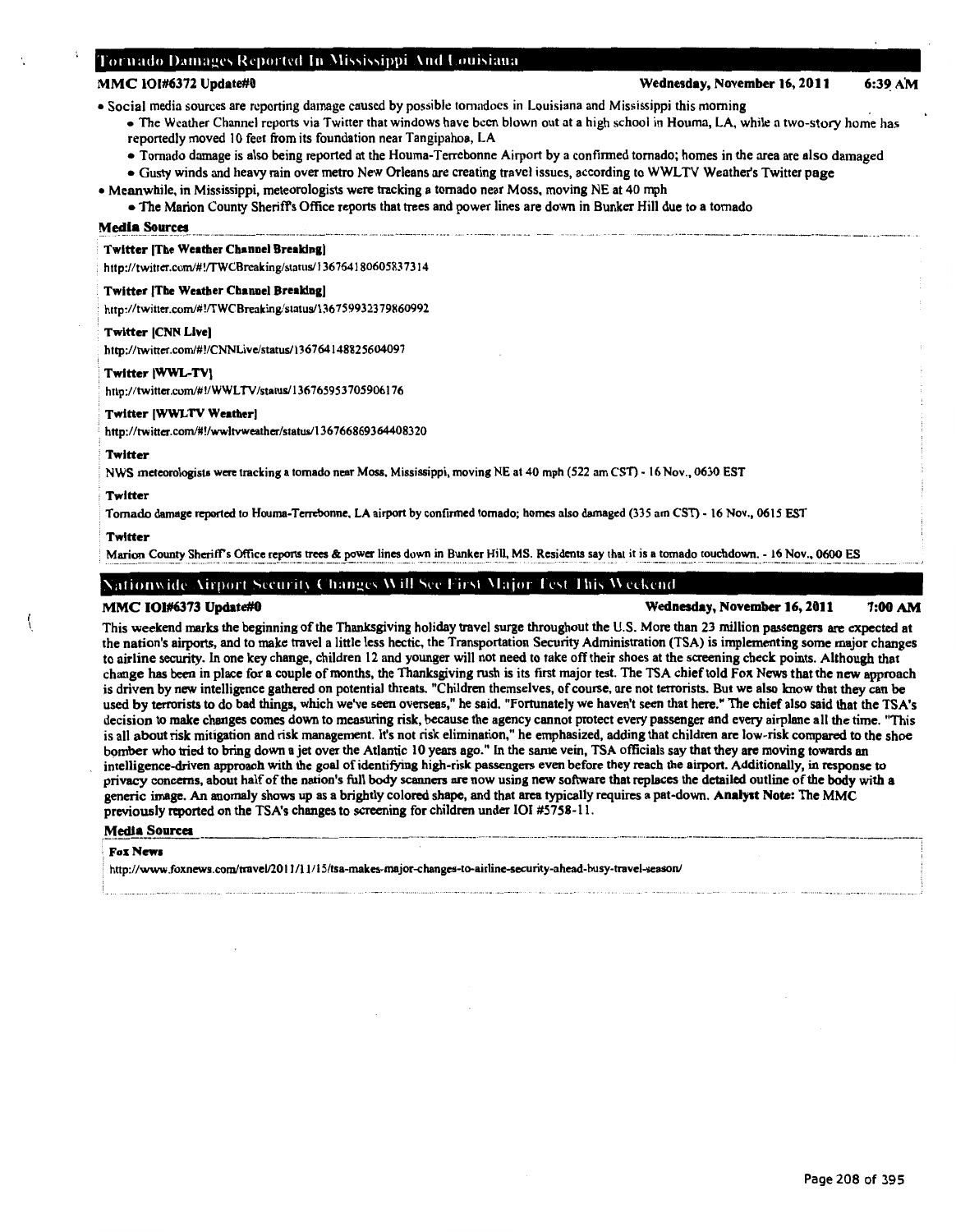## Six Suspected Tornadoes Cause I Fatality, Multiple Damages Across Carolinas

## NOC 0014-11-135|Severe Weather-Southeast U.S. | Wednesday, November 16, 2011 8:30 PM

• Damages and at least one tatality have been reported across North and South Carolina following an outbreak of severe weather • Social media users report six suspected tornadoes touched down across the two states

• The fatality was reported in York County, South Carolina, where a storm moved southwest of Rock Hill and caused severe damage to an area on Williamson Road ncar Highway 324

• In Davidson County, North Carolina, multiple homes were destroyed or damaged when a reported tornado touched down along Highway 64 and Hendricks Mill Road and on Allred Road in Lexington

• No fatalities were reported: however, WlS TV News reports multiple injuries at the scene

• Severe weather continues to occur across South Carolina

• Multiple intense thunderstorms currently are moving throughout Lee, Sumter, and Clarendon counties

Additional Information: Image 1: Photo of storm damage to a vehicle in Chester County, South Carolina

### Media Sources

### Twitter (WIS Newa 101

http://twitter.com/#!/wis10/status/136965709694644224

#### Twitter (WIS News 10)

http://twitter.com/#!/wis10/status/136967403715313664

### Twitter [South Carolina Emergency Management Division]

http://twitter.com/#!/EMDSC/status/136965122232025088

## Twitter

New tornado count: 3 in NC and 3 in SC. Sadly, one fatality in SC. - 16 Nov., 2011 EST

## Morocco, France Recall Ambassadors Following Embassy Attacks - Damascus, Syria

## MMC IOI#5322 Update#41 Wednesday, November 16, 2011 8:37 PM

Protesters pelted the Moroccan Embassy in Damascus with eggs and stones on Wednesday, while Morocco hosted an Arab League meeting aimed at ending the unrest in Syria. The Moroccan ambassador told AFP that more than 100 demonstrators had attacked the building and stripped it of its flag. "Between 100 and 150 people protested in front of the Embassy and attacked the chancellery with stones and eggs and acted irresponsibly by also attacking the Moroccan flag," the official said. Morocco immediately condemned the attack and recalled its ambassador to Syria. The Embassy of the United Arab Emirates in Syria was also reportedly attacked. Hours earlier, France also said it was withdrawing its ambassador. The French Foreign Minister stated, "There has been renewed violence in Syria. which has led me to close our consular offices in Aleppo and in Latakia, as well as our cultural institutes, and to recall our ambassador to Paris."

## Media Sources

#### Straits Times via AFP

http://www.straitstimes.com/BreakingNews/World/Story/STIStory\_734848.html

#### BBC NeWI

http://www.bbc.co.uk/news/world-middle-east-15762260

## Alaska Officials. FEMA Personnel Conducting Damage Assessments Following Severe Weather

MMC IOI#6281 Update#2 Wednesday, November 16, 2011 9:27 PM

• Alaskan officials and FEMA personnel are deploying joint Preliminary Damage Assessment (PDA) teams this week to communities in coastal Alaska to gather information in support of state and federal disaster declaration decisions

• Three PDA teams are establishing bases of operations in Nome, Bethel and Kotzebue

• The PDA teams will conduct damage assessments from those hub communities

• The State Emergency Operation Center (SEOC) has received reports of residential, infrastructure, and road damage in communities along the Alaskan western coast

• Communities along the coast continue to survey for damage; currently the only Local Disaster Declaration is from the Kivalina City Council

• The SEOC continues to be staffed over extended hours to support the PDA team deployments and to receive requests for assistance and local emergency declarations

#### Media Sources

#### Facebook (Alaska Division of Homeland Security and Emergency Management)

http://www.facebook.com/note.php?note\_id=191763980906038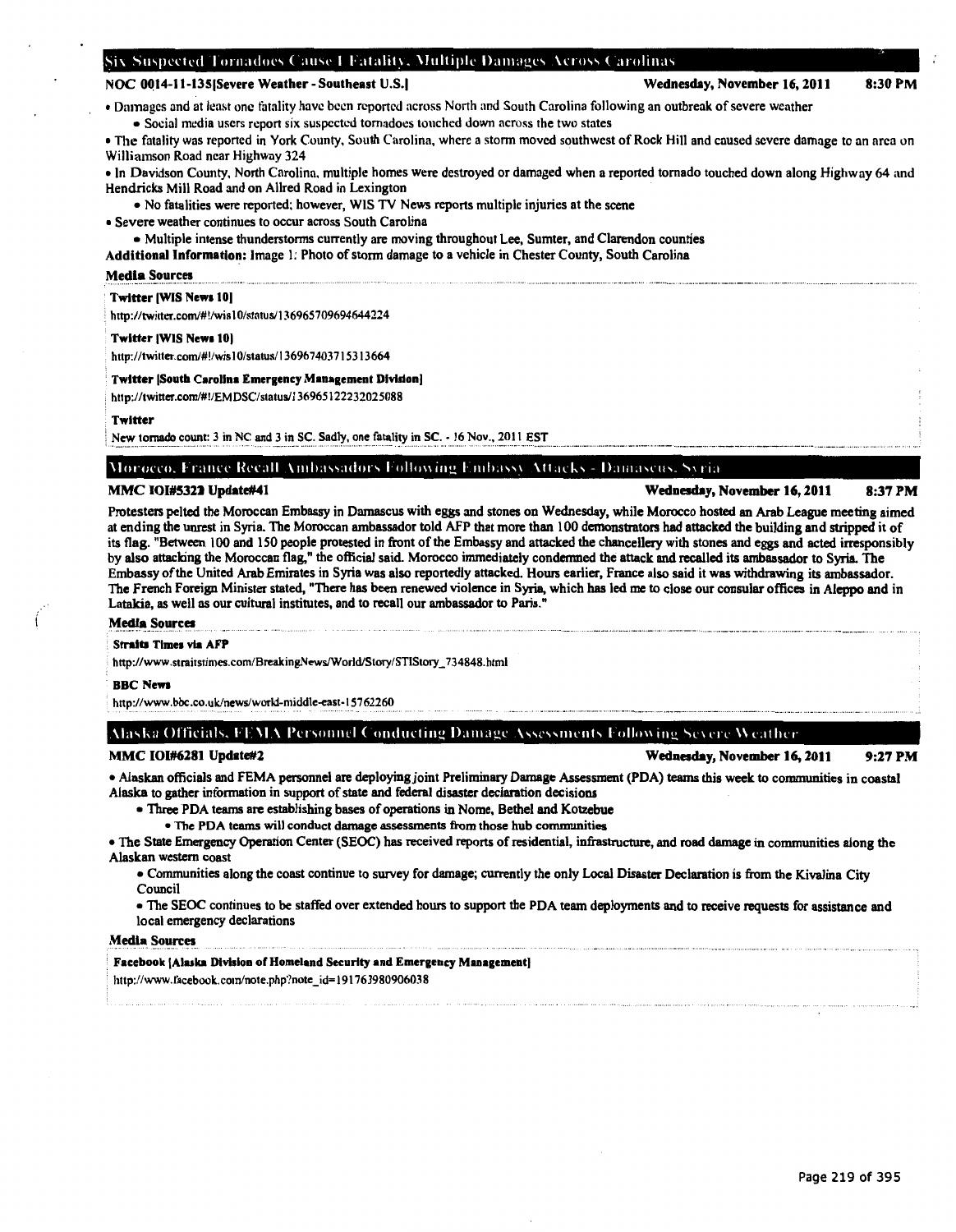## Authorities Arrest Ten Tanzanians With Links To Al-Shabaab - Mogadishu, Somalia

## MMC 101#5348 Update#77 Wednesday, November 16, 2011 9:32 PM

## Ten Tanzanians have been arrested in Mogadishu for fighting alongside ai-Shubaab militants, Tanzanian authorities reported Tuesday. This .is the first official public contirmation linking Tanzanian nationals to the terror group. Security agencies are investigating reports that a number of businessmen in the country, including some of Somali origin, have been recruiting Tanzanian youths on behalf of al-Shabaab. Officials also linked the development to the massive illegal immigration of people from the Horn of Africa travelling southward, saying some of the illegal immigrants might have connections with the terror group. A team of security experts had reportedly been dispatched to Mogadishu to question the Tanzanians who were detained while allegedly fighting alongside ai-Shabaab. In its global ranking index of countries most at risk from terrorist attacks, Maplecroft of the UK warns that Tanzania was among countries facing an imminent danger from terrorist attacks.

## Media Sources

## The Citizen

http:!/thecitizen.co.tzJcomponent/contenr/article/37-tanzania-rop-news-story/17135-tanznnian-al-shabaab-under-urrest-in-somalia.html

## Damages, Fatality Count Rises Across Carolinas Following Severe Weather

NOC 0014-11-135(Severe Weather- Southeast U.S.) Wednesday, November 16, 2011

- Multiple fatalities, injuries and damages continue to be reported across the Carolinas following an outbreak of severe weather
- At least three deaths occurred in Rock Hill, South Carolina
	- Injuries and other storm-related hazards also are being reported across the state
		- Five people reportedly are missing across South Carolina
		- Social media users report at least six homes in York County sustained damages
- Storm-related damage continues to be reported across North Carolina
	- At least one death has been reported in Davidson County

• WFMY News reports 35 buildings in Davidson and surrounding counties have sustained damages

• Emergency officials currently are "treating several injured people" in the area, according to WFMY News

- Multiple homes were damaged and destroyed on Young Road and Burkhart roads in the Person County community of Gordontown;
- emergency crews responded to reports of people trapped inside homes
- Damages also have been reported in Randolph County; however, no injuries have been reported in that area

Additional Information: Image 1: A social media user's photo of a funnel cloud in York County, South Carolina Image 2: Media photo of the York County, South Carolina, funnel cloud

#### Media Sources

#### . Twitter IWECT WeatberJ

http://twitter.com/#!/WECTWeather/starus/J 36998682959687680

## Twitter !WCNC News)

http://twitter.com/#!/wcnc/status/ 136999286931079 I 70

### Twitter IWITN News)

. http://twitter.com/#!/WITN/stanss/136992R82597953539

## Twitter IWFMY News lJ

http://twitter.com/#!/digtriad/status/137001824195579904

## . Twitter

' DEVELOPING: Tornado wake leaves 3 dead, *5* missing http://bit.ly/s7jpXq - 16 Nov., 2219 EST

#### . Twitter

• York County area of South Carolina affected by this tornado http://pic.twitter.com/ISYneRVx- 16 Nov., 2209 EST

### . Twitter

. JUST TN: Rock Hill Herald: 3 confinned dead near Rock Hill because of stonns, 6-7 homes damaged in York County. - 16 Nov., 2202 EST

#### Twitter

Possible tomado leaves 3 dead in Rock Hill http://fb.me/1oboss32Z - 16 Nov., 2202 EST

10:34 PM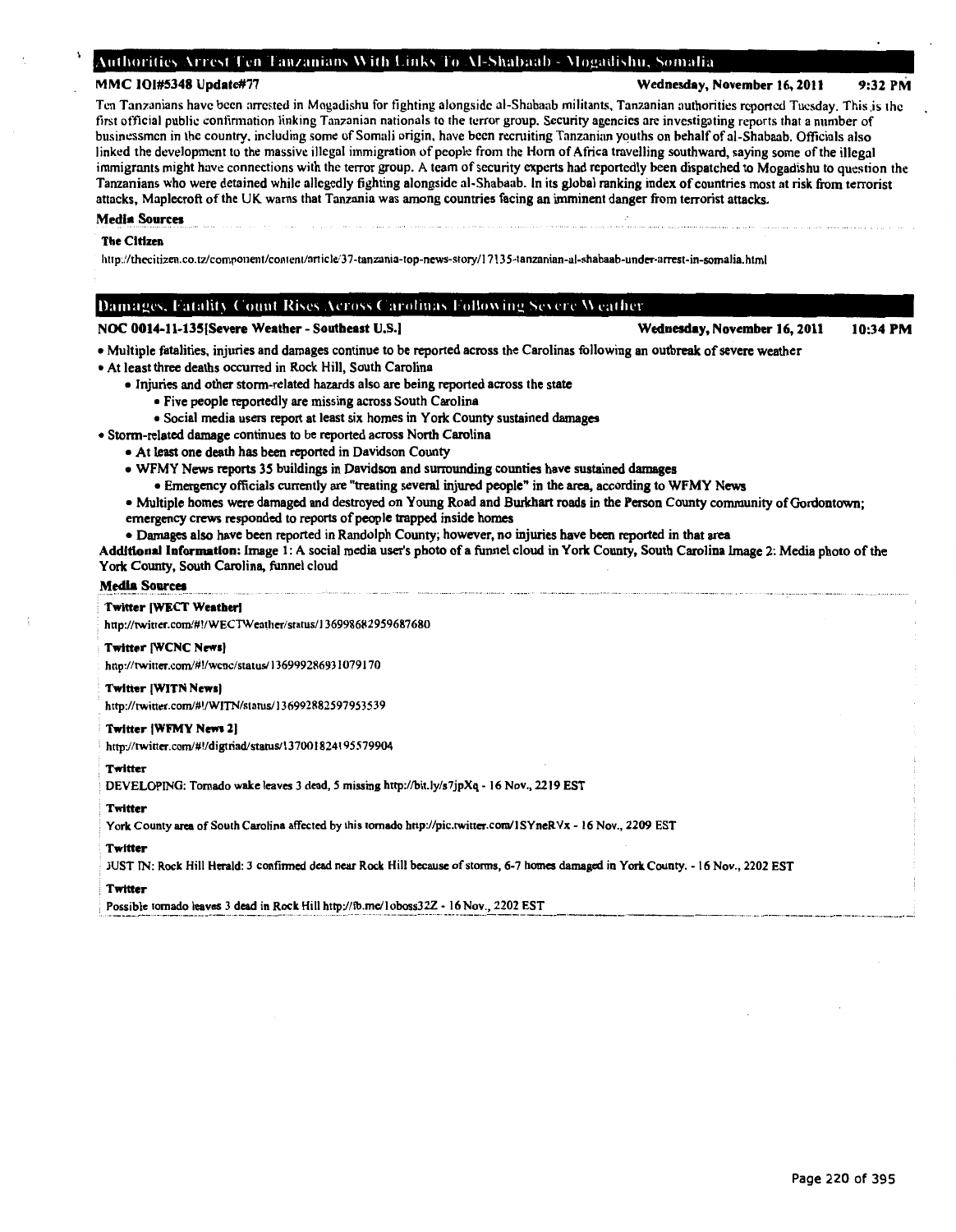## Floodwaters Rise Across Central Ohio; Road Closures Reported

## MMC 101#6733 Update#12 **MMC 101#6733** Update#12

High water is closing roadways around Central Ohio Tuesday. The National Weather Service issued a flood warning for Big Darby Creek in Madison, Franklin and Pickaway counties. The creek was near flood stage this morning, with minor flooding expected to swamp low areas. The Scioto River at Circleville was slightly above flood stage this morning and was expected to rise a few more feet, sending water spilling onto riverside roads. The Ohio Department of Transportation (ODOT) closed part of Rt. 762 near South Bloomfield and Ashville between state Route 104 and U.S. Route 23. An ODOTspokeswoman said it could be a while before the road is reopened because of the additional rain expected Tuesday. Westbound Rt. 62 in Madison County is closed between Rt. 56 and Schadel Road due to high water. The route is expected to remain closed until later Tuesday, Dec. 6.In Marion County, state Route 203 is closed between state Route 4 and state Route 47. In Franklin County, the highway patrol put a high-water sign on the ramp from Interstate 270 westbound to U.S. Route 23 northbound on the city's South Side. ODOT has not closed the ramp. A high-water sign was also in place near the intersection of Groveport and Rager roads in Franklin County.

### Media Sources

## WCMH-TV

http://www2.nbc4i.com/news/2011/dec/06/2/high-water-closes-state-routes-restricts-motorists-ar-853573/

### The Columbus Dispatch

http://www.dispatch.com/content/stories/local/2011/12/06/floodwaters-on-rise-across-central-ohio.html

## Police Say Independent Cartel Of Acapulco Has Practically Disappeared - Guerrero. Mexico

MMC 101#6774 Update#1 12:01 PM

- The head ofa regional security division of the Mexican Federal Police says that the Independent Cartel of Acapulco has practically disappeared • "Acapulco is the only place where we see them operating. [ ... ] We see them desperately trying to generate revenue and lacking drugs to distribute," he said
- At least part of the group's demise is attributed to interrupted drug distribution channels and the Federal Police's "Safe Guerrero" campaign • Authorities say the operation has reduced violent homicide rates in the city by 78%, and levels of general violence by 56%
	- 145 suspected criminals have been arrested in the tourist destination since the campaign began October 8
- Authorities arrested six alleged members ofthe cartel Monday, including a cell leader

## Media Sources

## **Twitter [InSight Crime]**

http://twitter.com/#!/InSightCrime/statuses/144045514772594688

### Milenio (Translated By Google)

http://www.milenio.com/cdb/doc/impreso/9074442

## . Jackknifed Trailer Closes Verrazano Bridge Upper Deck, Fuel Spill Reported - New York, NY

## MMC 101#6779 Update#0 **Tuesday, December 06, 2011** 12:44 PM

• A jackknifed tractor trailer with a ruptured fuel tank on the V errazano-Narrows Bridge in New York has closed all eastbound lanes on the bridges upper deck

- Several hundred gallons of fuel have spilled on the span as a result, and social media users report an all-hands fire department response is in progress
- The eastbound lanes flow from Staten Island to Broolclyn
- Extensive delays are being seen back to Richmond Avenue on 1-278, according to a state Department of Transportation website
	- Staten Island Live reports traffic is also spilling onto service roads and streets as motorists attempt to detour off the Staten Island Expressway

• No injuries were immediately reported

## Media Sources

#### **Twitter**

All Hands fire on Verrazano Bridge Upper level for a jackknifed tractor-trailer with a ruptured fuel tank. - 06 Dec., 1211 EST

## Twitter

Verrazano Bridge •TRAFFIC ALERT I JACK-KNIFED TRACTOR TRAILER • The entire upper level in both directions bas been closed- 06 Dec., II

### : 511 New York (NYDOT)

http://www.511ny.org/traffic.aspx

## Staten Island Live

http://www.silive.com/news/index.ssf/2011/12/jackknifed\_tractor\_trailer\_blo.html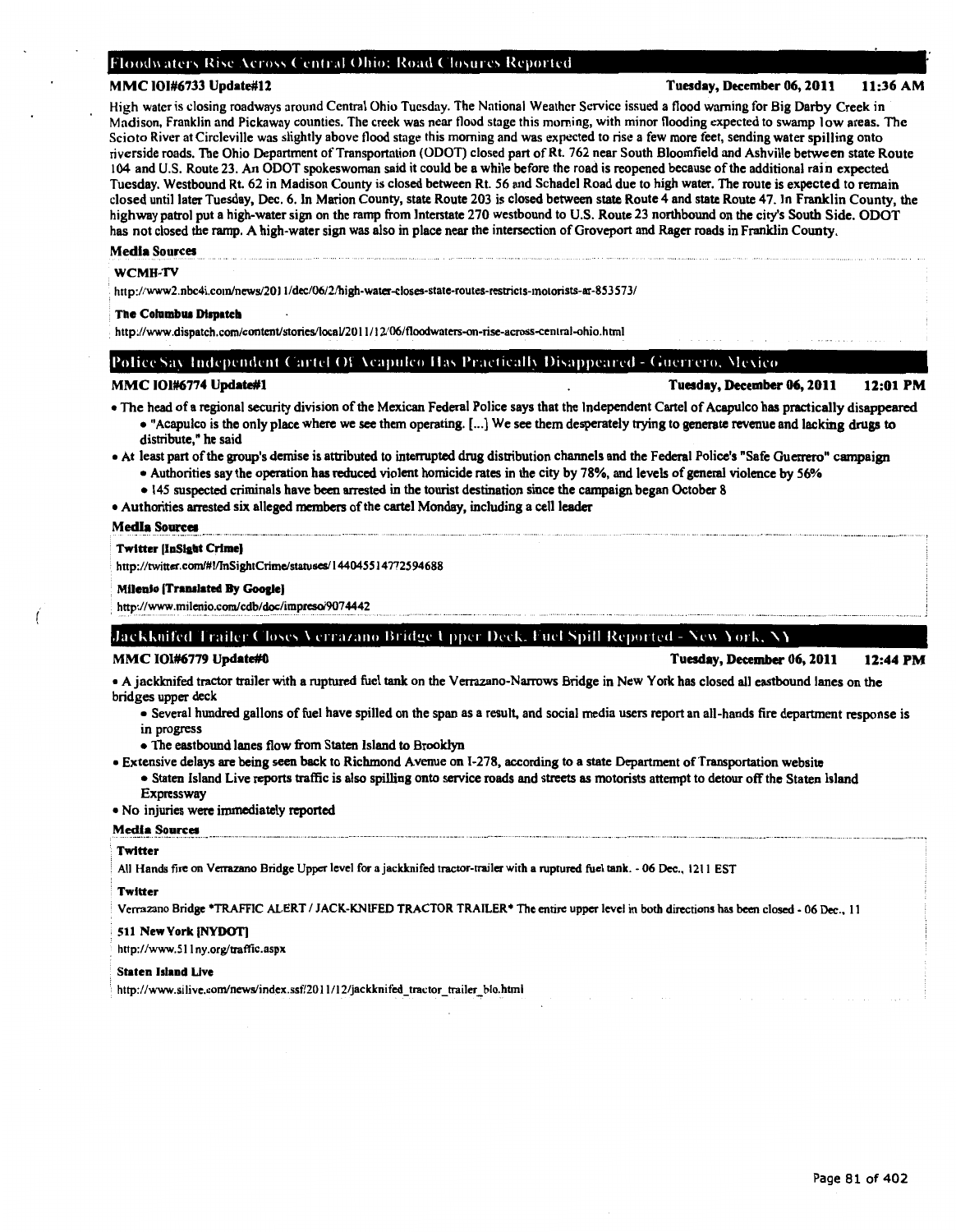## Suicide Bomber Strikes Near Turkish Embassy In Mogadishu; Dozens Killed Fighting In Somalia's South

MMC 101#5348 Update#112 **MMC 101#5348** Update#112

Tuesday's car bomb in Mogadishu exploded 50 meters from the recently reopened Turkish embassy. A health official said at least two policemen were among those killed in the blast. There was no immediate claim of responsibility for the attack. Suspicion is likely to fall on al Shabaab rebels. The al Qaeda-linked militants have intensified the frequency of suicide attacks in Mogadishu since withdrawing from most of their bases in the capital in August. A Turkish government otlicial said the target of the attack was unknown. None of Turkey's embassy staff were hurt. Turkey was the first state from outside the immediate region to open an embassy in Mogadishu. Meanwhile in Somalia's south, more than 40 militants and II Somali government troops were killed in weekend fighting in the town of Hayo. between the Kenyan border and the al Shabaab stronghold of Afmadow in southern Somalia, a Kenyan military spokesman said on Tuesday.

### Media Sources

## Reuters

http://uk.reuters.com/article/2011/12/06/uk-somalia-idUKTRE7B51P520111206

## 1-10 Open Through NM. Caution Urged

Interstate 10 has reopened in New Mexico after being closed overnight. Alerts have been posted urging motorists to reduce speed and to exercise caution because of continuing slick and icy conditions. Traffic began moving again late Tuesday morning local time at the U.S. 191 junction in southeastern Arizona.

## Media Sources

#### Las Cruces Sua-Newa

http://www.lcsun-news.com/las\_cruces-news/ci\_19480884

#### : Tucson Seudael

http://www.tucsonsentinel.com/local/report/120611 i10 closed/i-10-reopens-new-mexico-after-icy-night/

## **I. APD** Evacuate Downtown Headquarters Due To Unspecified Threat - CA

## MMC 101#6780 Update#O Tuesday, December 06, 2011

• Los Angeles police have evacuated their downtown headquarters due to an unspecified threat, multiple media outlets are reporting • The L.A Times reported the lobby of the headquarters was evacuated due to a suspicious manila envelope that was left there

## • No further information was immediately available

Media Sources

## . Twitter

Breaking: LAPD is evacuating its downtown HQ, @CBSLA and City News Service are reporting http://t.co/hDurwhTW More soon. 06 Dec., 1350 ES

### Twitter [My Fox L.A.]

. http://twiner.com/#!/myfoxla/statuses/144127590964264960

#### Twitter IABC-7)

http://twitter.com/#!/abc7/statuses/144128576244027394

## LAPD Headquarters Reopened After Suspicious Package Scare - O

## MMC 101#6780 Update#1 Tuesday, December 06, 1011

Los Angeles police said a suspicious package mailed to their downtown headquarters briefly closed the lobby and sent some officers into the street. An LAPD spokesman said an X-ray discovered some wiring in the package that came into the lobby around 10:30 a.m. local time Tuesday. As a precaution, the lobby and front courtyard were closed and about 15 people were evacuated. The bomb squad was called in and they determined the package contained some kind of electronic device but no explosives. The spokesman said the device was rendered safe and the building was reopened after about 20 minutes.

#### Media Sources

San Jose Mercury News (Associated Press)

· http://www.mercurynews.com/news/ci \_I 9481456

## 2:22 PM

MMC IOI#6773 Update#4 Tuesday, December 06, 2011 1:23 PM

2:04PM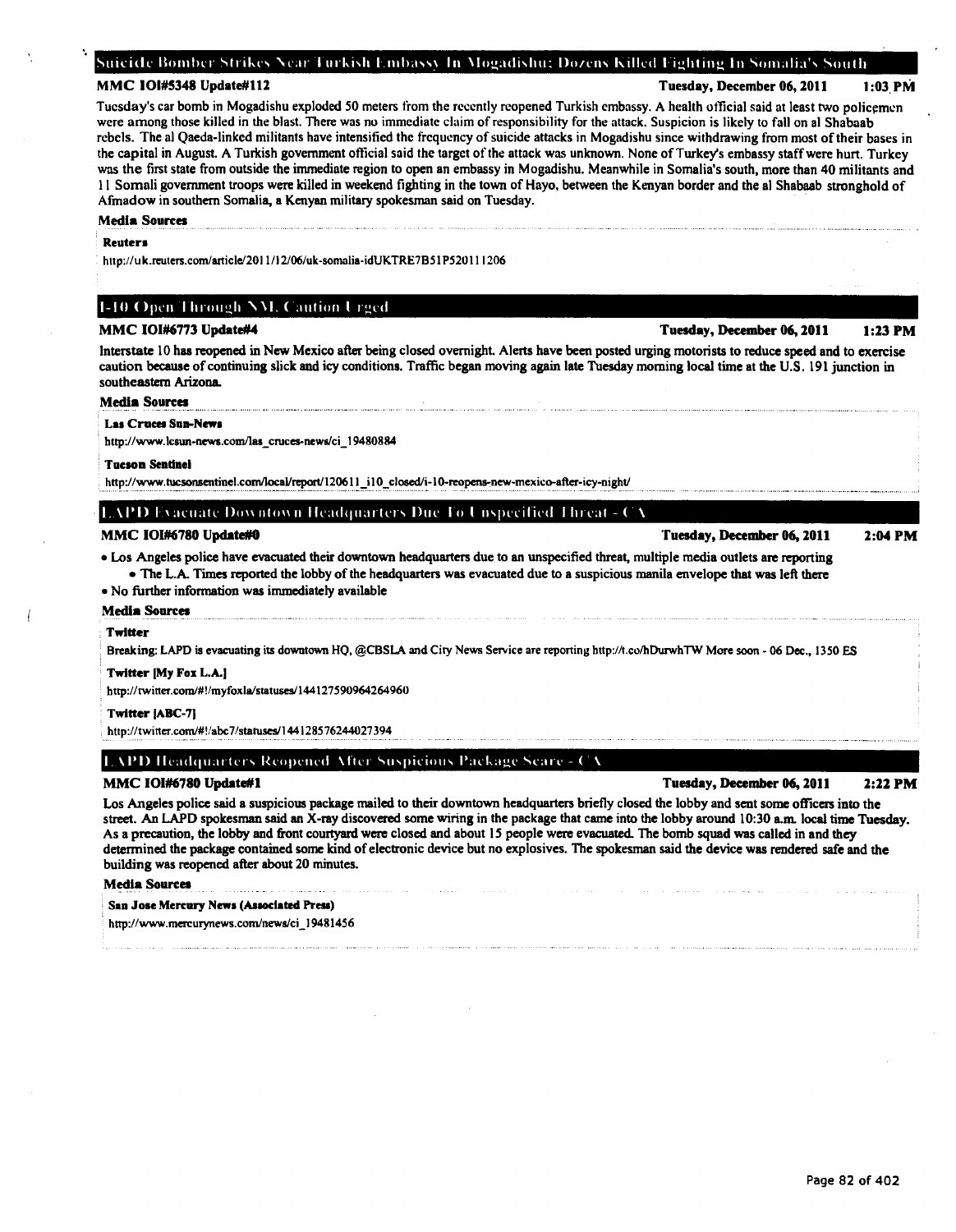## L'SCG Assisting Cargo Ship Adrift Near Alcutian Islands - Alaska

• The Alaska Department of Environmental Conservation reports that a steering malfunction has caused the MN Morning Cedar to drift 30 miles northwest of Tanaga Island in the southwest Aleutian Islands

• The 650-foot, Singapore-flagged cargo ship is carrying 227,000 gallons of Bunker Coil and 60,000 gallons of diesel on board

• The U.S. Coast Guard Cutter Shennan is headed to the ship's location, and the Coast Guard is preparing to transport the Emergency Towing System from Adak to the ship's location

• The Department of Environmental Conservation calls it a "potential spill"

• The ship is drifting northwest and is projected to drift north for the next 24 hours

• Thus far, no spillage has occurred

## Media Sources

## Twitter [KTVA CBS 11 News]

https://twitter.com/#!/KTVA/status/144153357412610049

## Twitter !Maritime Executive)

https://twitter.com/#!/Mar\_Ex/status/144064150304333824

## **(C.S. Army Corps Of Engineers Shutting Down Repair Work On Birds Point Levee - MO**

## MMC 101#6769 Update#! Tuesday, December 06,2011 7:07PM

The U.S. Anny Corps of Engineers is shutting down its work rebuilding a Mississippi River levee that was damaged during heavy flooding along the river in southeast Missouri earlier this year. The corps said Tuesday that it will begin closing down its repair work on the Birds Point project area because forecasts call for sustained high river levels and more rain. The corps says before shutting down the repair work, crews will bring the levee system up to 55 feet using temporary repair tools, such as sandbags.

## Media Sources

## The Republic (AP)

http://www.therepublic.com/view/storylb 1237b I Oce0649b9872758748at28f7a!MO-Birds-Point-Weather/

( Trews Responding To Brush Fire, Trolley Lines To Be Shut Down - San Diego. CA

Crews have responded to a brush fire that is burning in an area near San Diego State University. According to fire dispatchers, the fire broke out shortly after 4 p.m. local time near Alvarado Road and College Avenue. The San Diego Fire-Rescue Department's Copter 1 is being summoned to the scene as crews continue to battle the blaze. No structures are being threatened. Trolley officials say they are shutting down service until further notice due to the smoke.

#### Media Sources

#### ABC 10-TV

. http://www.l Onews.com/news/2993 76 79/detail.htm1

State Department Issues Travel Alert Following D.R. Congo Election Results

## MMC 101#6786 Update#O Tuesday, December 06,2011 8:14PM

• The U.S. Department of State has issued an updated travel alert for American citizens in the Democratic Republic of the Congo, following the announcement of preliminary presidential election results

• The State Department warns of the potential for civil unrest and violence

- U.S. Embassy employees are not permitted to travel outside the Gombe residential area of Kinshasa until further notice
	- With restrictions on Embassy employee travel, the ability to assist U.S. citizens in an emergency is limited and may be further constrained by the fluid security situation
	- This restriction on travel will be reviewed on December 8, 2011
- Several international airlines have cancelled flights in and out of Kinshasa
- More than 18 people have been killed in election-related violence so far, according to Human Rights Watch

### Media Sources

## Twitter [State Department]

https://twitter.com/#!/TraveiGov/status/ 144125321975824384

### **Twitter**

Congo's delayed election results raise fears of a return to war http://bit.ly/utl XIm - 6 Dec., 1646 EST

MMC 101#6785 Update#O Tuesday, December 06, 2011 8:01PM

## MMC 101#6784 Update#0 **Tuesday, December 06, 2011** 7:05 PM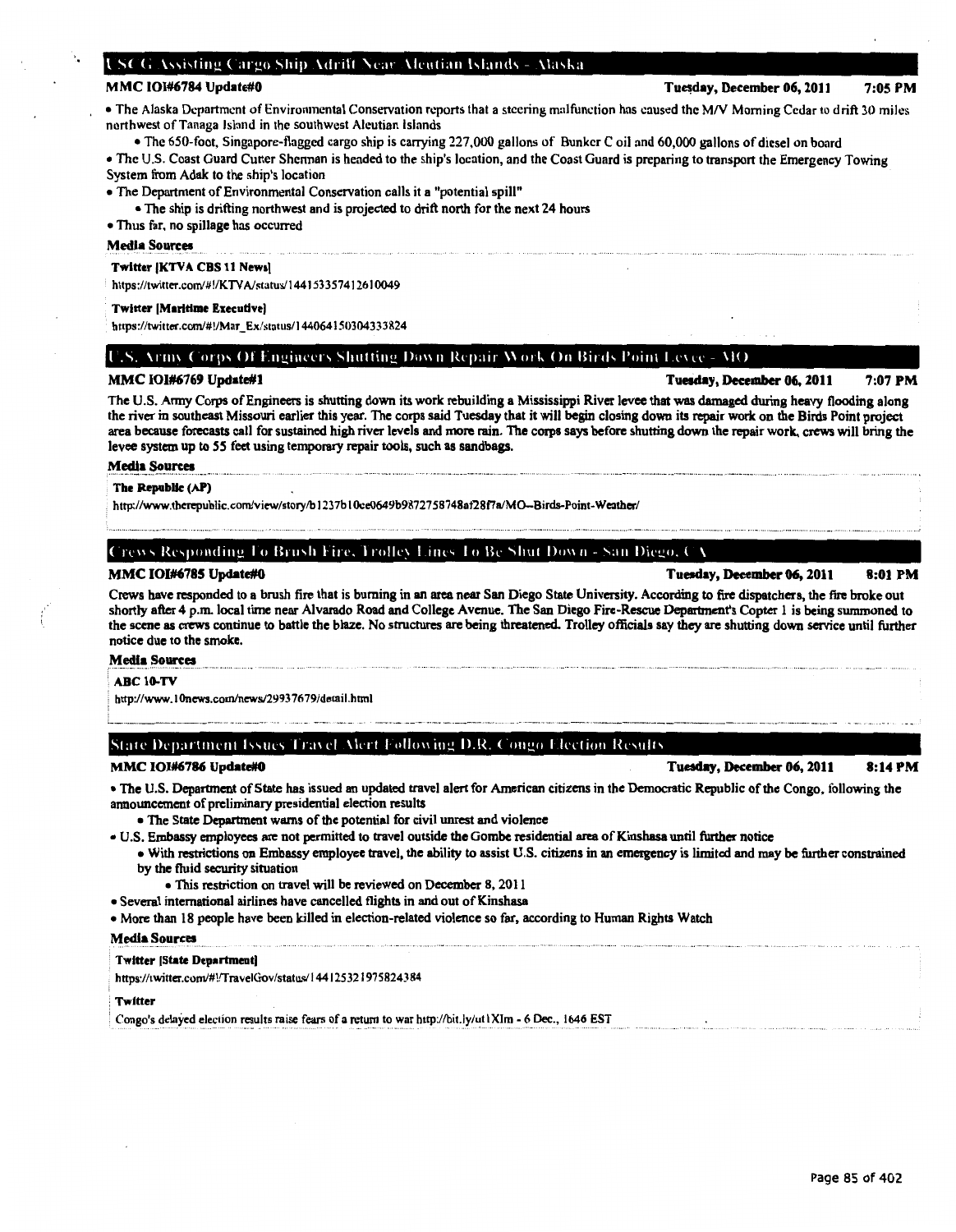## LSCG Oversees Recovery Of Sunken Barge As Salvage Efforts Near Completion - Newport, Rl

## MMC 101#6787 Update#0 **MMC 101#6787 Update#0** Tuesday, December 06, 2011 9:20 PM

## • The U.S. Coast Guard oversaw the surfacing of a barge Monday that sank on October 31, directly under the Newport/Pell Bridge in Newport, R1 • Alter several weeks of coordination with port and industry partners, salvage crews hoisted the sunken barge to make it easily accessible for

hazmat recovery

- Crews then rigged fuel removal lines and have recovered approximately I ,900 gallons of diesel fuel
	- "The fuel recovery is going well," said a Coast Guard official helping with the removal. "Efforts have been largely successful, even with unfavorable weather conditions"
- The construction barge sank in Narragansett Bay during the late-October snowstorm
	- Approximately 2,400 gallons of diesel fuel were aboard originally
- The unified command is planning to remove the barge this week pending weather and tidal conditions
- Analyst's Note: MMC previously reported on the sunken Rl barge on November 11 under MMC 101 #6259-11

## Media Sources

## Twitter (Coaat Guard News)

https://twitter.com/#!/CoastGuardNews/status/144210091829231616

## Pakistan-Based Extremist Group Claims Responsibility For Afghanistan Bombings

MMC 101#6775 Update#2 **MMC 101#6775** Update#2

A Pakistan-based extremist group claimed responsibility for a series of coordinated bombings aimed at Afghan Shiites on Tuesday. The attacks struck three Afghan cities - Kabul, Kandahar and Mazar-i-Sharif- almost simultaneously and killed at least 63 Shiite worshipers on Ashura, which marks the death of Shiite Islam's holiest martyr. A spokesman for an obscure Pakistani extremist group, called Lashkar-e-Jhangvi a1 Almi, claimed responsibility in a phone call to a Pashto language radio station. Lashkar-e-Jhangvi al Almi is a small faction based in Pakistan's tribal area and is considered an even more radical offshoot ofLashkar-e-Jhangvi. Both groups act as surrogates for al-Qaeda. The group had not previously claimed or carried out attacks in Afghanistan. ''Never in our history have there been such cruel attacks on religious observances," said the Afghan president.

## Media Sources

## Tbe New York Timea

http://www.nytimes.com/2011/12/07/world/asia/suicide-bombers-attack-shiite-worshipers-in-afghanistan.html

## Tbe Guardlaa

http://www.guardian.co.uk/world/2011/dec/06/al-qaida-kabul-attack-shia-pilgrims

## San Diego Brush Fire Contained, Rail Service Restored - California

## MMC 101#6785 Update#1 Tuesday, December 06, 1011 10:01 PM

A brush tire alongside Interstate 8 slowed rush-hour traffic on the busy freeway late Tuesday afternoon and temporarily shut down a nearby stretch of trolley tracks. Patches of foliage and several palm trees began burning near Alvarado Road at about 4:30p.m. local time, according to the San Diego Fire-Rescue Department. Ground crews and personnel aboard a water-dropping helicopter had the flames under control within about a half-hour. No structural damage or injuries were reported. The blaze forced the brief suspension of light-rail service between San Diego State University and Alvarado Transit Station, according to the Metropolitan Transit System, which provided bus service for the affected commuters. Trolley service was restored shortly after 5 p.m. The cause of the fire was under investigation.

## Media Sources

## . ABC 10-TV

http://www.10news.com/news/29937679/detail.html?treets=sand&tml=sand\_break&ts=T&tmi=sand\_break\_1\_06390112062011

## Tuolumne-Calaveras Complex Fire Fully Contained At 781 Acres - CA  $^+$

MMC 101#6777 Update#2 **MMC 101#6777 Update#2** and the state of the state of the state of the state of the state of the state of the state of the state of the state of the state of the state of the state of the state of the

- Firefighters fully contained all five fires that make up the Tuolumne-Calaveras complex in the foothills east of Modesto, according to the California Department of Forestry and Fire Protection (Cal Fire)
	- 781 acres burned since the fires started December 1
- Total fire personnel assigned to the blaze numbered 205, including local fire departments and Cal Fire crews
- Three injuries were reported as a result of the tires

## Media Sources

## Twitter (Cal Fire)

https://twitter.com/?utm\_medium=twitter&utm\_source=dlvr.it#!ICAL\_FIRE/statuses/144227780924669952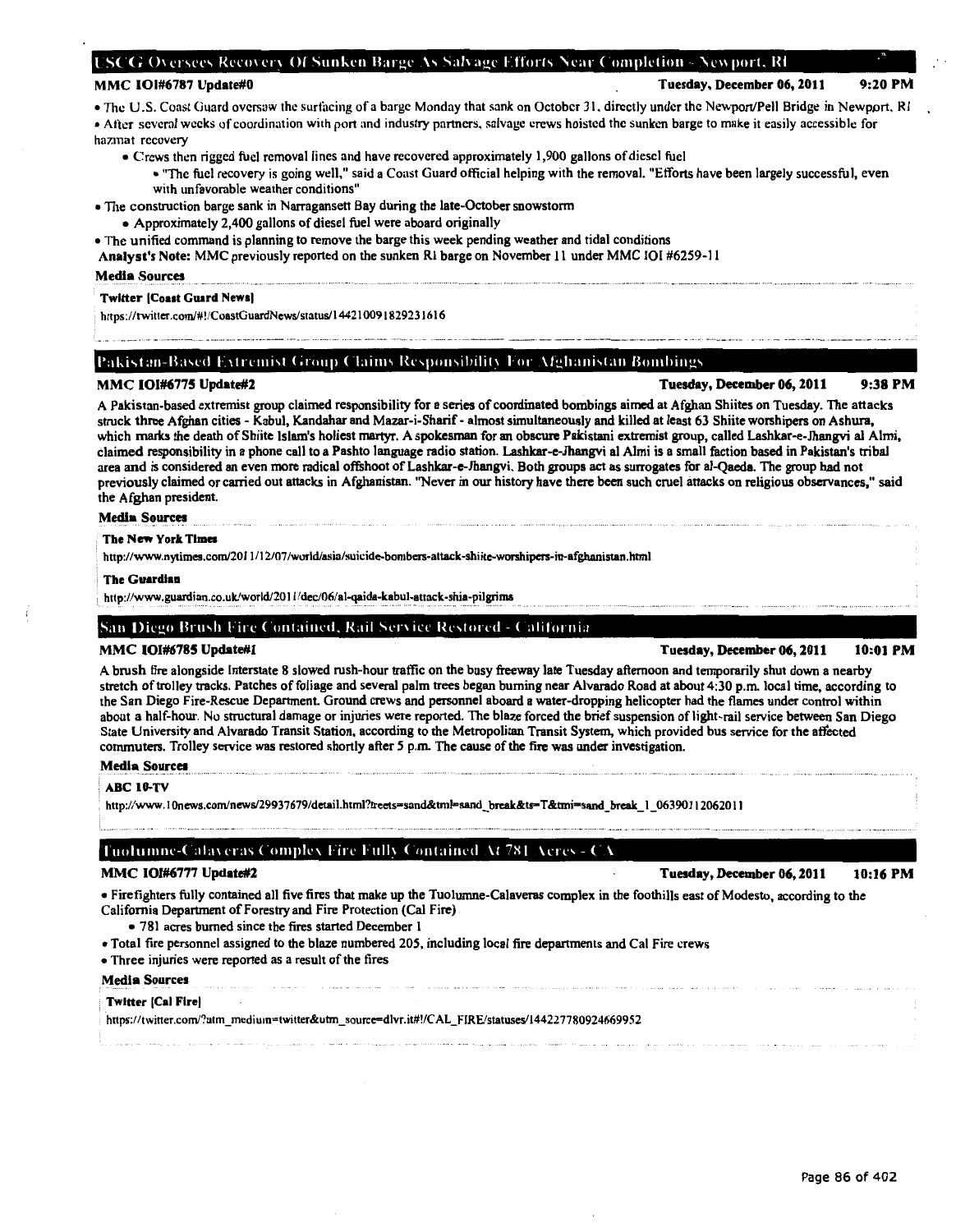## Potentially Historic Winter Storm Expected In The Pacific Northwest: Seattle Activates Its Emergency Operations Center

## MMC 101#275 Update#0 Monday, January 16, 2012

- More snow and n potentially historic winter stonn will target the Pacific Northwest this week, with heavy accumulations expected
	- In the Cascades of Washington and Oregon, snow will be measured in feet, and it could take multiple yard sticks to total up the powder along some western-facing slopes
	- In the greater Seattle area, more than a foot of snow is a strong possibility
- The snow will continue to come in phases, as the first round delivered more than 2 inches of snow to Seattle on Sunday
	- Another round will take shape later today, with much of western Washington and Oregon poised to experience some rain and accumulating snow
		- By the end of Tuesday, another 3 to 6 inches of snow is expected to be on the ground in parts of the region
- Characteristically, snow totals will threaten travel through major passes in the Cascades, especially Snoqualmie and Sherman passes, which are at a high risk of being closed
	- Back along the 1-S corridor from Portland (OR) to Bellingham (WA), travel is expected to be treacherous this week

• With temperatures below freezing and more winter weather in the forecast, the Mayor of Seattle activated the city's Emergency Operations Center this morning

- It will remain open as needed to monitor weather conditions and provide support and coordination with city departments
- The Seattle Department of Transportation has 18 trucks out to keep major arterial streets clear

## Media Sources

## Twitter [Accu Weather)

https://twitter.com/#!/breakingweather/status/158879130220380160

## Twitter [Weat Seattle Herald)

 $^{+111}P^{317}$  with the discussion of the set of the set of the set of the set of the set of the set of the set of the set of the set of the set of the set of the set of the set of the set of the set of the set of the set

## State Of Emergency To Be Declared As Ship Begins To Leak

## NOC 0014-12-012 litalian C/S Grounding Near Tuscany | Monday, January 16, 2012 1:54 PM

The Italian Environment Minister said on Monday he would declare a state of emergency over the cruise liner that capsized off Italy's west coast, which would free up state funds to help prevent an environmental disaster. Some liquid material has started to leak from the ship, but it is unclear if it is fuel. Protective barriers were being put in place. There are over 2,300 tons of fuel on the half-submerged cruise ship. The ship's fuel tanks were full, having just left the port ofCivitavecchia, north of Rome, for a week-long Mediterranean cruise, when it ran aground on Friday. Rescue workers have recovered six bodies from the vessel, and officials say 16 of the 4,200 passengers and crew are missing. The plan to salvage the ship is to remove the fuel, then raise the ship with balloons and tow it away from shore. If that fails, the ship may have to be cut into pieces.

## Media Sources

Reuters

· http://www.reuters.com/article/20 12/0 1/16/uk-italy-ship-emergency-idUSTRE80F I AB20 120116

#### Reuten

http://www.reuters.com/article/2012/01/16/us-italy-ship-environment-idUSTRE80F14Y20120116

## '\ight-1 imc Rl'sl'Ul' Operation-, I o Bl' Su-.pcnded: II opes ( )f I inding Sun i' ors I ading

## NOC 0014-12-012 Italian C/S Grounding Near Tuscany | Monday Monday, January 16, 2012 2:14 PM

• Rescuers resumed a search of the hulk of a giant cruise liner off the west coast of Italy on Monday after bad weather forced them to halt· operations, but hopes were fading of finding more survivors

• Worsening weather and heavy seas earlier made the vessel slip on the rocky underwater slope where it is lodged off the island of Giglio, and rescue teams were momentarily evacuated

- A firefighters' spokesman said there were still small movements, but they were not considered dangerous; however, authorities said night-time searches would be suspended from now on
- A member of the fire brigade said that the rescuers could hear no noises from possible survivors inside the half-submerged ship
- Another senior firefighter told Reuters that all the areas of the liner that are above water had now been searched, indicating faint hopes of finding more survivors

• The US Embassy in Italy said via Twitter that it continues to work closely with Italian authorities to locate the two American passengers from the Costa Concordia who remain unaccounted for

• Earlier, search teams recovered a sixth body from the liner, which was holed by a rock late on Friday

• The ship had about 4,200 passengers and crew on board, though there is some uncertainty about the numbers

## Media Sources

## **Twitter [Reuters Top News]**

https://twitter.com/#!/Reuters/status/158954630234120193

## Twitter (U.S. Embassy to Italy)

https://twitter.com/#!/AmbasciataUSA/status/158911306643148800

## 1:14 PM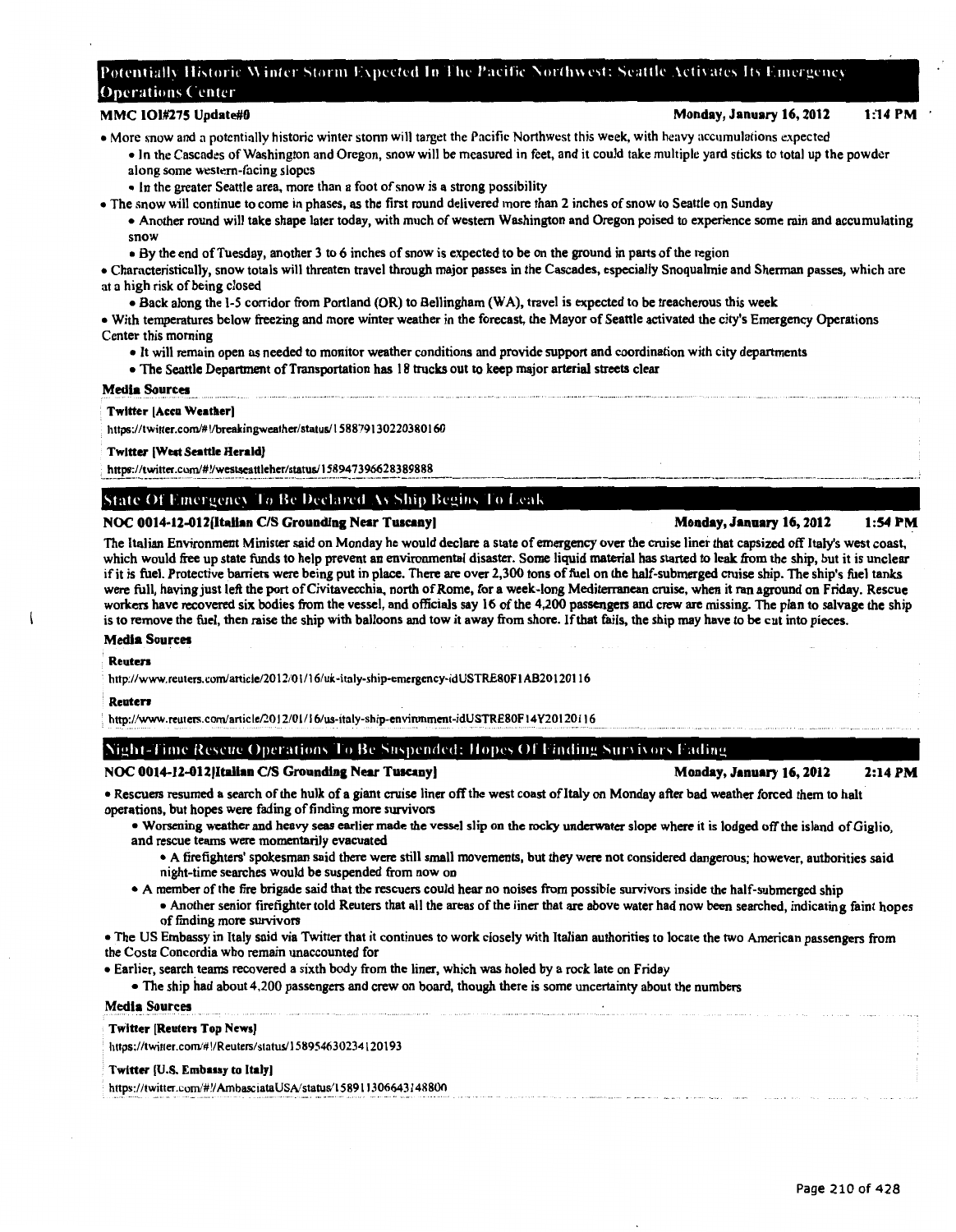## **Gas Leak Causes Explosion, Prompts Evacuations - West Haverstraw, NY**

MMC 101#276 Update#0 2:27 PM

Leaking gas from a ruptured line blew up a townhouse today, causing a large gas-fed blaze that turned the building into a pile of rubble and led emergency responders to evacuate more than 100 homes. Firefighters were at the door of *the* townhouse on Zarriello Lane off Route 9 West when the explosion occurred at 12:37 p.m. "They knocked on the door right before the explosion," an Orange and Rockland Utilities (O&R) spokesman said. "No one answered, so we assume no one was home." Officials had to call for a medical helicopter to transport at least two injured West Haverstraw firefighters to the Westchester County Medical Center. A Rockland Emergency Services Coordinator said a routine gas leak response by West Haverstraw firefighters turned into a catastrophe when the house exploded. He said a gas main ruptured, and the gas went into the sewerage system and seeped into the houses. Dozens of other responders were kept far away from the scene, for tear of additional explosions. Emergency personnel said they did not know how much gas had leaked from the sewers into other clusters of townhouses in the development after a road construction crew ruptured a gas line. Emergency personnel set up headquaners at the nearby bowling alley and prepared a landing strip for the medical helicopter at West Haverstraw Elementary School. The explosion left much of West Haverstraw without electricity as utility crews turned off power to avoid the possibility of sparks setting off more gas explosions.

## Media Sources

## Lower Hudson Valley News

http://www.lohud.com/article/20120116/NEWS03/301160096/Gas-leak-blows-up-townhouse-West-Haverstraw

| MMC IOI#277 Update#0                                                                                                                                                                                                                                                                                                                                                                                                                                                                                                                                                                                                                                             | Monday, January 16, 2012 | $3:18$ PM |
|------------------------------------------------------------------------------------------------------------------------------------------------------------------------------------------------------------------------------------------------------------------------------------------------------------------------------------------------------------------------------------------------------------------------------------------------------------------------------------------------------------------------------------------------------------------------------------------------------------------------------------------------------------------|--------------------------|-----------|
| • A rapidly growing brush fire is burning in Orange County, Florida, forcing authorities to issue some evacuation orders<br>• The brush fire broke out Monday in Wedgefield near State Road (SR) 50 and SR 520<br>• Aerial footage of the blaze showed it burning dangerously close to SR 520<br>. One eastbound lane of the roadway is being blocked by authorities<br>• Smoke is affecting traffic in the area<br>• There are structures in the area, and firefighters say they had to tell campers nearby to evacuate the area<br>• A Twitter user says the fire is burning very close to cell phone towers<br>• At last report, the fire had burned 10 acres |                          |           |
| <b>Media Sources</b>                                                                                                                                                                                                                                                                                                                                                                                                                                                                                                                                                                                                                                             |                          |           |
| Twitter<br>Watch this brush fire in Orange County spread by the minute on our livestream- getting very close to cell towers! http://bit.ly/zzwiFL - 16 Jan., 1500 E                                                                                                                                                                                                                                                                                                                                                                                                                                                                                              |                          |           |
| <b>Twitter [Central Florida News 13]</b><br>https://twitter.com/#!/cfnews13/status/159003299641692160                                                                                                                                                                                                                                                                                                                                                                                                                                                                                                                                                            |                          |           |
| WKMG Local 6<br>http://www.clickorlando.com/news/Brush-fire-forces-Orange-County-evacuations/-/1637132/8167754/-/2jlvn2z/-/index.html                                                                                                                                                                                                                                                                                                                                                                                                                                                                                                                            |                          |           |
| Four Injured: Authorities Checking Area To Allow Residents To Return                                                                                                                                                                                                                                                                                                                                                                                                                                                                                                                                                                                             |                          |           |
| NOC 0014.12.013íCae I ina Evrlosion - West Haverstraw, N                                                                                                                                                                                                                                                                                                                                                                                                                                                                                                                                                                                                         | Mondey Jenuery 16, 2012  | 1.10 PM   |

## NOC 0014-12-013(Gas Line Explosion - West Haverstraw, N Monday, January 16, 2012

3:39PM

Leaking gas from a ruptured gas line blew up a townhouse into a pile of rubble today, leading emergency responders to evacuate more than I 00 homes. The explosion seriously injured two firefighters, while two Orange and Rockland Utilities (o&R) workers experienced minor injuries. The gas has been shut off to about 100 customers in the immediate area. Power has been shut off to about 5,000 O&R customers. Gas fumes were still strong in the area as of this afternoon. A construction crew from Verizon hit a gas main around noon. Emergency personnel said they did not know how much gas had leaked from the sewers into other clusters of townhouses in the Village Fairgrounds II development "A technical rescue team has been called in to search the demolished home to check and make sure no one was in the house," the West Haverstraw Fire Chief said. Residents in the area cooperated with the evacuation and are being taken by school buses to Haverstraw Town Hall, he said. When the area is deemed safe, they will be allowed back home.

## Media Sources

I (

## , Lower Hudson Valley News

' http://www.lohud.com/article/20 120 116/NEWSOJ/30 1160096/Gas-leak-blows-up-West-Haverstraw-townhouse-least-4-hurt-1 00-homes-evacuated

## Nanuet Patel!

http://nanuet.patch.com/articles/firefighers-battle-apparent-gas-explosion-in-west-haverstraw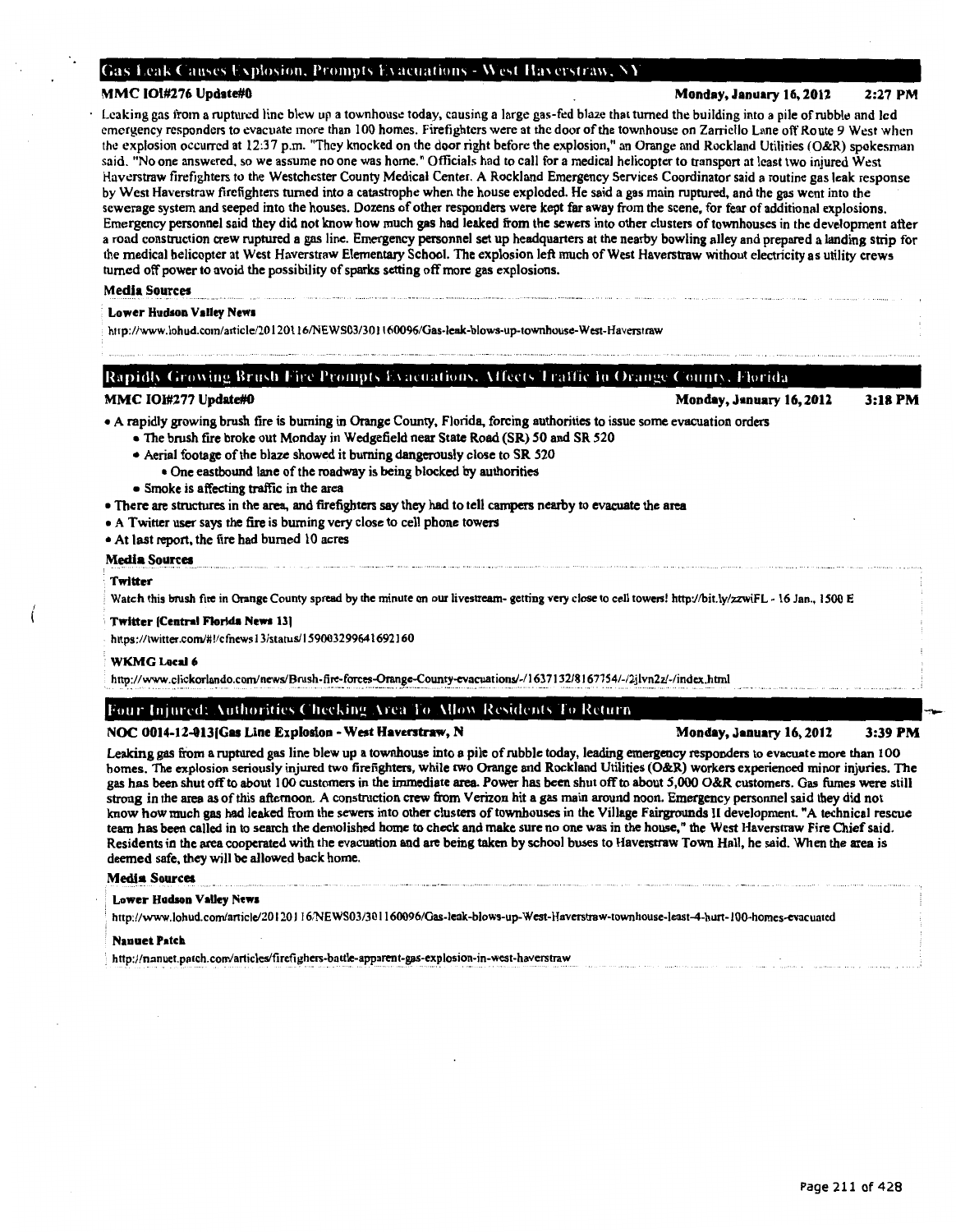## Crews Contain 681-Acre Wildfire Burning Near Lubbock, Texas

## MMC 101#278 Update#1 2:45 PM

The fire stretched nearly 2 miles in length. A county tire official said the area north of State Highway 114 between Santa Fe Street and Olympia Road was put out shortly after 4 p.m. local time by responding fire crews. He said he did not know the extent of the damage, although only grass burned. Multiple fire departments responded, including Sundown, Smyer. Whiteface and Levelland. The National Weather Service in Lubbock issued a wind advisory until 6 p.m. Monday, which can greatly affect wild fires in the area, said a meteorologist with the National Weather Service. He said winds between 31 and 39 mph were expected. blowing dust across the region. Wind gusts as high as 56 mph were observed at the Lubbock Preston Smith International Airport on Monday, resulting in the delay of both departing and arriving flights according to the airport's website.

High winds contributed to a wildfire that affected 681 acres west of Levelland on Monday afternoon, according to Hockley County authoriiies.

## Media Sources

## Lubbock Avalanche-Journal

, http:/ /lubbockonline.comlfiled-online/20 12-0 1-16/wildfire-stretches-across-681-acres-west-levelland-monday-aftemoon#. TxS-ooGpOSo

## KCBD news 11

http:/iwww.kcbd.com/story/16529949/four-depanments-responding-to-hockley-county-grass-fire

## My FOX Lubbock

http://www.myfoxlubbock.com/content/weather/blogs/story/Cooler-Tuesday-but-we-quickly-warm-back-up/6YswbLDOD06BKWh1JDXgEg.cspx

## Authorities Report Explosions Outside State Tax Office - Naples. Italy

## MMC 101#284 Update#0 **Monday, January 16, 2012** 7:56 PM

Three explosive devices blew up outside the Naples offices of Equitalia, a state agency that collects overdue taxes and fines, on Monday night, breaking windows but injuring no one, a police official told Reuters. "At the moment there are no written notes or details of anyone claiming responsibility," said one of the police officers on duty at the scene. Equitalia's Naples offices were hit by a similar explosion in December.

## Media Sources

## MSNBC

http://www.msnbc.msn.com/id/46017591#.TxTFOYGpOSo

#### Reuter•

http://www.reuters.com/article/2012/01/17/us-italy-bombs-idUSTRE80G01520120117

Both Directions Of Interstate 25 Shut Down Due To Multiple Accidents, Severe Weather - CO WY

MMC 101#285 Update#0 8:13 PM

• Interstate 25 between Wellington, Colorado, and the Wyoming border has been closed in both directions due to multiple accidents and adverse weather conditions, according to the Colorado Department of Transportation

• Snow is falling along the 1-25 corridor in parts of the Colorado counties of Weld and Larimer, reducing visibility

- High winds are also being reported in the area
- The National Weather Service has issued a high wind watch for Weld County and elsewhere along the Front Range
- The closure extends roughly 21 miles, from mile marker 277 to mile marker 298

## Media Sources

## **Twitter [Colorado Department of Transportation]**

https://twitter.com/#!/ColoradoDOT/statuses/159069299783372800

#### ' Twitter 19 NEWS KUSA)

• https://twitter.comi#!/9NcwsKUSA/statuses/159070263198220288

## i Twitter (Greeley Tribune)

https://twitter.com/#!/GreeleyTribune/status/159044880109285376

### **Greeley Tribune**

http://www.greeleytribune.com/article/20120116/NEWS/120119997/1002&parentprofile=1001

## COTRIP (Colorado Traveler lnformadoa Page)

http://www.cotrip.org/home.htm;jsessionid=A1A89654A6333B6A4ED469242F28DE3E.node1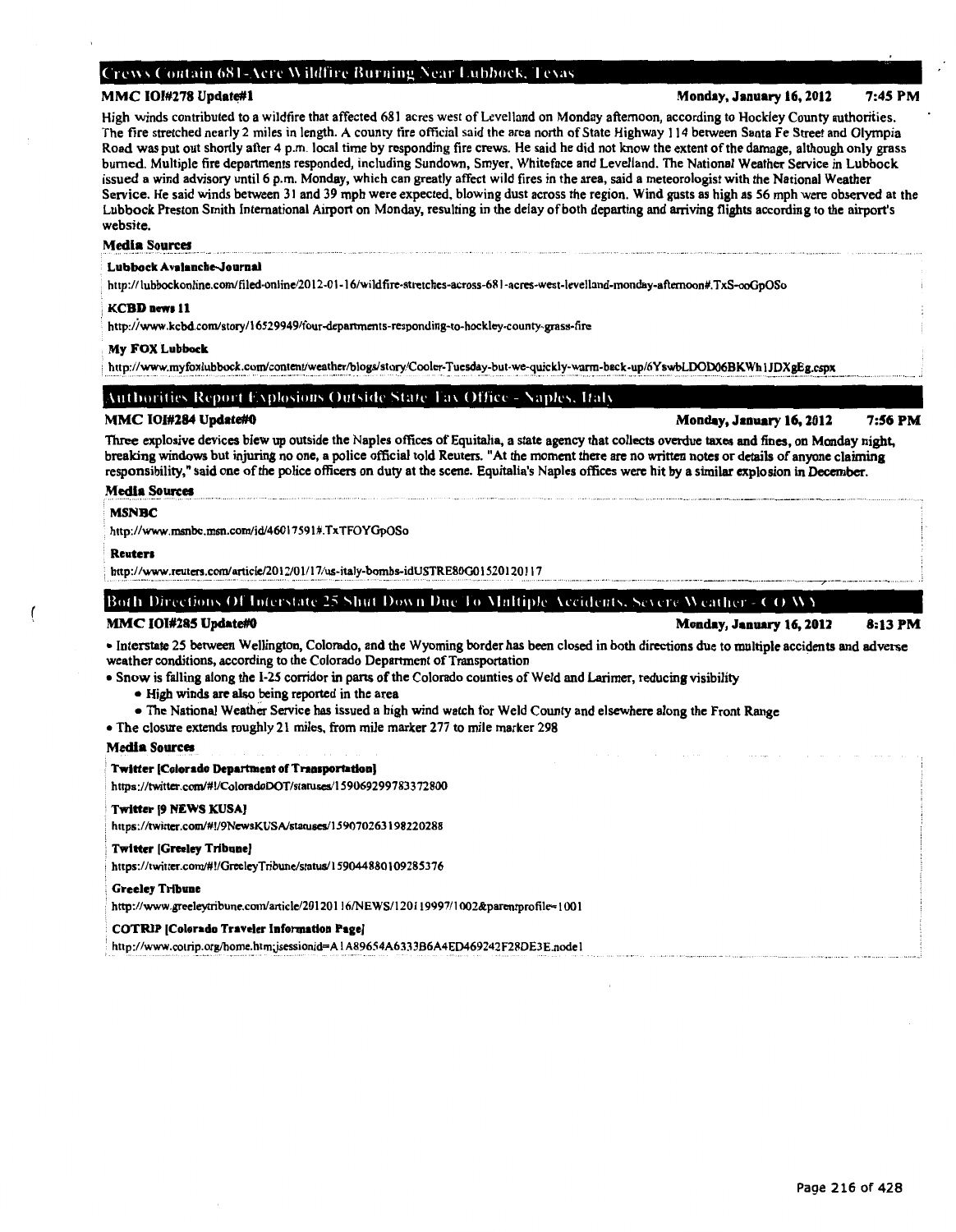## Some Displaced Residents Allowed To Return Home Following Exacuations

## NOC 0014-12-013 Gas Line Explosion - West Haverstraw, N Monday Monday, January 16, 2012 9:07 PM

As of 8 p.m. local time on Monday, some displaced families were being allowed to return to their homes following an earlier explosion. Two volunteer firefighters that were caught in the explosion remained hospitalized tonight with serious bums after leaking gas caused the blast that destroyed a townhouse. About 100 homes were evacuated during the incident. Monday's explosion also injured two Orange and Rockland (O&R) Utilities employees, although they were not as seriously hurt. The gas leak was caused by a work crew from the Verizon contractor, FGC Communications of Courtland Manor. The workers ruptured a gas main just before 12: 13 p.m., authorities said. O&R cut off power to 5,000 customers in Haverstraw and West Haverstraw at approximately I :15 p.m. to make sure an appliance didn't spark another explosion, an official said. Gas fumes were still strong in the area for most of the day.

## Medla Sources

## New York's Lower Hudson Valley Journal News

http://www.lohud.com/article/20120116/NEWS03/301160096/After-blast-100-plus-West-Haverstraw-evacuees-now-returning-home

## **Suspected Torture House Discovered Near U.S. Border - Nogales, Mexico**

- The Mexican Army discovered evidence of a torture house in Nogales, Sonora, this weekend
- According to the newspaper Ellmparcial, during a Sunday morning raid of the house, the Army found an electric cattle prod and a bloody wooden stick with nails sticking out, presumably used to torture subjects
- The residence is located in the Del Rosario neighborhood, a few miles from the Arizona border
- Mexican officials also discovered several rifles, hundreds of ammunition cartridges, more than 20 magazines, two trucks and seven police-style uniforms during the raid, the newspaper reported

## Media Sources

## Twitter [KOLD News 13]

https://twitter.com/#!/KOLD\_news13/status/159077168729694208

## Twitter [Noticias Sonora - Translated by Google]

https://twitter.com/#!/Noti\_SONORA/status/158923258681499648

## Twitter

Suspected torture house found across the border from Nogales http://bit.ly/ArYTYZ - 16 Jan., 1958 EST

## ( Crews Pressure Testing Fuel Transfer Hose

## NOC 1261-11 [Fuel Delivery - Nome, AK] Monday, January 16, 2012 9:43 PM

Crews in Nome, Alaska, were hoping by Monday's end to begin pumping the first of 1.4 million gallons of fuel through an offshore hose, the final step in an arduous effort to deliver winter fuel supplies to the ice-locked town on Alaska's western coast. More than 700 yards of hose were carefully laid across the ice from the Russian tanker that pulled outside Nome's harbor over the weekend. By early Monday, the hose was latched onto the onshore pipeline connected to the town's fuel storage tanks. "This morning, they were making sure the hose was as straight as could be. without any kinks of any kind," said the spokeswoman for Vitus Marine LLC, which is in charge of the transport. By Monday afternoon, crews were conducting air pressure tests to make sure the hose was secure and free of leaks. Pumping could commence by the end of Monday, according to the spokeswoman, though she said workers might have to wait until Tuesday morning if final testing isn't completed on time. Officials estimate that it will take about 36 hours to offload the entire shipment, a process that, once completed, will mark the first successful winter delivery of fuel to a northern Alaskan town. A spokesman for the Coast Guard in Nome told the Los Angeles Times that the Coast Guard cutter Healy will remain on site until the delivery is complete, then escort the Renda, based in Vladivostok, back to open water.

## Media Sources

## • LA Times

: hnp:/ /latimesblogs.latimes.com/nationnow/20 12/0 1/nome-fuel-delivery-ice-tanker-renda.html

### **The Hour Online**

http://www.thehour.com/story/518029/hose-laid-for-fuel-transfer-at-iced-in-alaska-town

MMC 101#286 Update#0 and the Control of the Monday, January 16, 2012 9:22 PM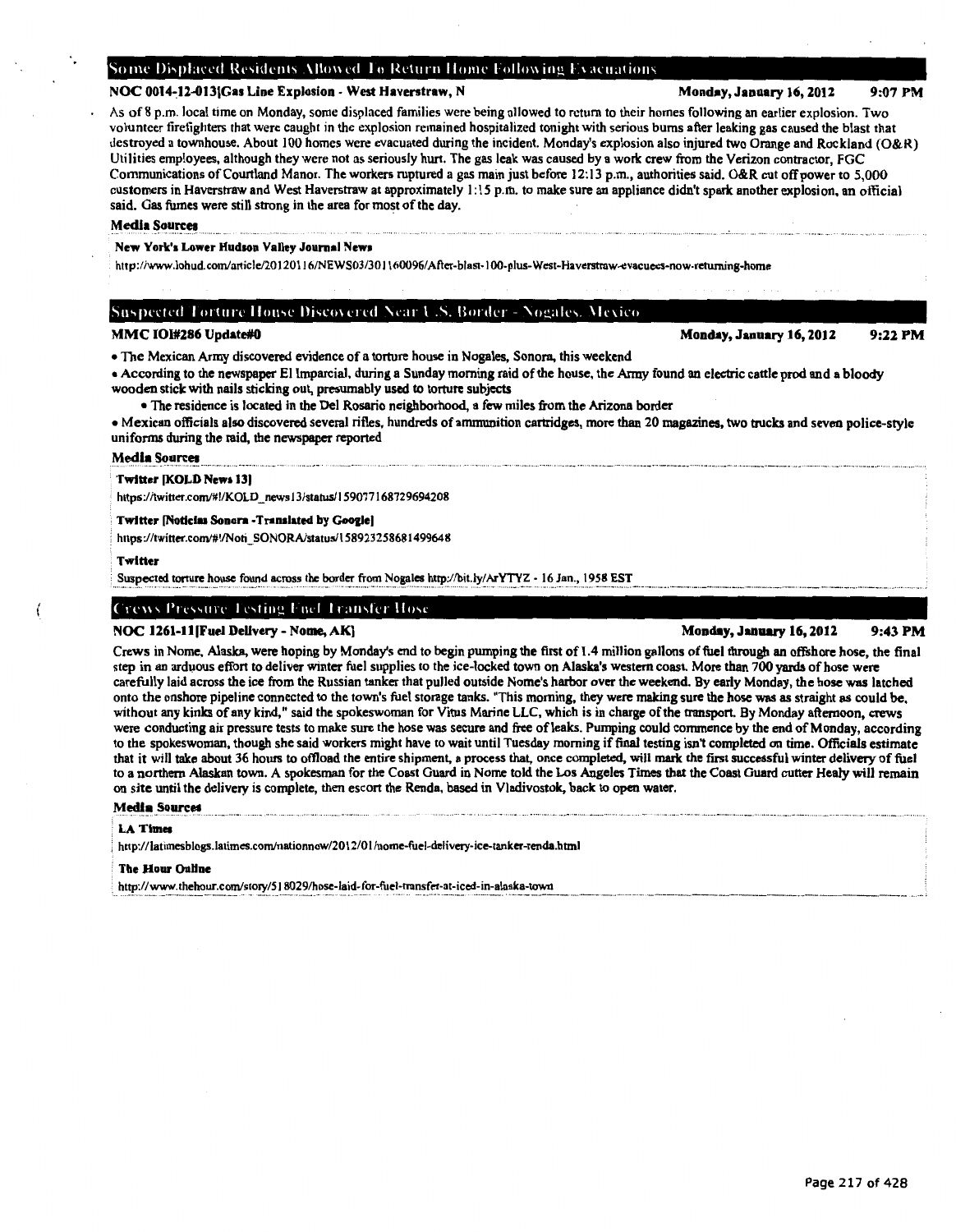## Honolulu Waterways Affected By 15,000-Gallon Sewage Spill - HI

The Hawaii State Department of Health (DOH) is warning the public to stay out of the waters near Sand Island after thousands of gallons of sewage spilled into the water. U.S. Anny officials say about 15,000 gallons of wastewater went into the water from a main under the Sand Island bridge, adjacent to the Marine Education and Training Center. The DOH has posted signs warning people to stay out of the water near the Marine Education and Training Center, the University of Hawaii Marine Center, Snug Harbor, Kapalama Basin, Mokauea Island, and the Kalihi Channel of Keehi Lagoon. The cause of the spill is under investigation.

## Media Sources

## KPUA News (AP)

http://www.kpua.net/news.php?id=24739

### KITV News

http://www.kitv.com/news/30496063/detail.html

MMC 101#909 Update#0 Update#0 Tuesday, February 21, 2012 12:12 AM • A busy stretch of Highway 55/Hiawatha Avenue in Minneapolis has been closed in order for crews to repair a popular bicycle/pedestrian bridge

Bridge Cable Failure Prompts Closure Of Busy Minneapolis Highway, Metro Transit Service - Minnesota

after a cable support broke and caused a separate pair of cables to fail

- The Martin Olav Sabo Bridge, which spans the highway, closed late Sunday night
- The Minneapolis Public Works Superintendent said on Monday that repairs to the bridge were taking longer than first expected, and that
- traffic on Hiawatha could be impacted through Tuesday morning's rush hour
- The roadway is closed between East 26th Street and Lake Street

• For safety reasons, officials also suspended Metro Transit light rail service between 38th Street and Franklin Avenue

- Metro Transit said service to Lake Street is suspended until further notice, including for Tuesday's morning rush hour
- There was no immediate word on when rail, road and bike traffic will return to normal

Additional Information: Image 1: One of the cables supporting the Martin Olav Sabo Bridge in Minneapolis was broken and more weakened, closing down vehicle and metro traffic traveling beneath the bridge

## Media Sources

## **Twitter [The Daily Reporter]**

https://twitter.com/#!/DailyReporter/status/171709880963567616

## Twitter (KARE 11)

(

https://twitter.com/#!/karel1/status/171589139039395841

### : Finance A Commerce

http://finance-commerce.com/2012/02/recent-exam-failed-to-detect-weak-sabo-bridge-cable/

## Minor Damage Reported From Storms: One Dead - OK

## MMC 101#906 Update#1 2:42 AM = 12:42 AM = 12:42 AM = 12:42 AM = 12:42 AM = 12:42 AM = 12:42 AM = 12:42 AM = 12:42

Oklahomans are dealing with damage after a line of severe storms rolled through the state Monday. A woman died when strong winds overturned a mobile home in Ada in Pontotoc County. "It could have been a microburst or a small tornado," a Pontotoc County emergency manager said. Four other homes in Pontotoc County also received minor damage. The American Red Cross says their teams have been dispatched to assist. Meanwhile, the storm caused damage to homes and businesses throughout Oklahoma City and its suburbs. The storms produced hail, rain and 70 mile-per-hour winds. In south Edmond, debris from the storm could be found along Broadway Extension late Monday. Eight vehicles were damaged at Edmond Hyundai when a storm toppled light poles onto vehicles. Strong winda caused some damage at the new Devon Tower as well.

## Media Sources

## ·News On6

http://www.newson6.com/story/16977608/oklahoma-storms-turn-deadly-cause-damage

#### · NewsOK

http://newsok.com/woman-killed-as-thunderstorms-move-through-oklahoma/article/3650661/?page=1

#### KXII News

http://www.kxii.com/home/headlines/1\_dead\_damage\_reported\_from\_Pontotoc\_Co\_storms\_l39773033.html

MMC 101#908 Update#0 **MMC 101#908** Update#0 Tuesday, February 21, 2012 12:00 AM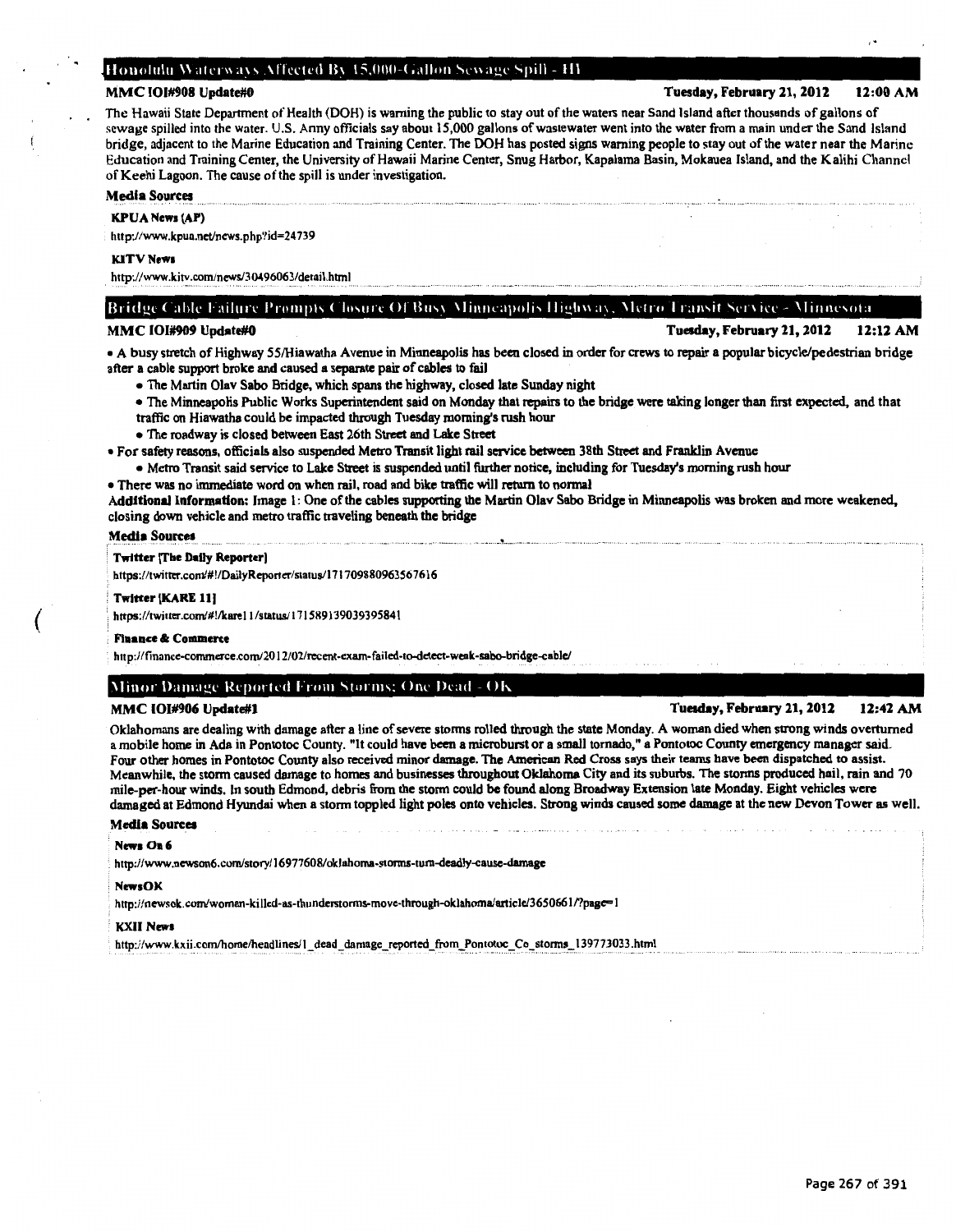## Thai Police Looking For Sixth Suspect Linked To Bangkok Bomb Plot

## MMC 101#793 Update#19 Tuesday, February 21, 2012 1:16AM

• A court in Thailand has issued an arrest warrant for a sixth suspect over an alleged Iranian bomb plot to attack Israeli diplomats in Bangkok

- The 57-year-old man is wanted on charges of possessing and making explosives
- The Thai deputy national police chief said the man had been filmed by a CCTV camera leaving a house rented by other suspects behind the attempted attack
- He is thought to have fled to Iran, the police official was quoted as saying by the AFP news agency
- Three men are in custody in Thailand and Malaysia, and two other people, a man and a woman, are also being sought after last week's blasts in Bangkok
	- One of the suspects on the loose is a man of unknown nationality, who was named by police on Friday
	- The other suspect is an Iranian woman, who is also believed to be back in Iran

• Security analysts have linked the Bangkok blasts to two attacks targeting Israeli diplomats in India and Georgia last Monday

## Media Sources

## Twitter [DTN Thailand]

https://twitter.com/#!/DTNThailand/status/171647307396284416

## Philippine Anti-Terrorism Forces Capture Abu Sayyaf Militant Responsible For Beheadings. Other Attacks

MMC 101#910 Update#O Tuesday, February 21, 2012 1:47AM

Philippine police commandos captured an alleged Abu Sayyaf militant Tuesday who has been implicated in several atrocities, including the beheadings of marines, a major jailbreak and deadly attacks. Police found the suspect in the city of Isabela on southern Basilan island, birthplace of the Abu Sayyaf extremist group, said the head of the Philippine Anti-Terrorism Council. The militant was involved in the 2007 beheadings of 10 marines in Basilan's Al-Barka township and a 2009 attack that allowed 31 mostly Muslim insurgents to escape from the provincial jail. Police have also accused the suspect of buying police commando fatigues that were worn by Abu Sayyaf militants who fired on civilians and detonated bombs in an attack that killed 14 people in Isabela two years ago. Abu Sayyaf is the smaller but more brutal of at least four Muslim groups that have been fighting for decades for a separate homeland in the predominantly Roman Catholic nation's south. It is estimated to have less than 400 fighters but is still considered a major security menace despite many battle losses and the loss of several leaders.

## Media Sources

Washington Post (AP)

hnp://www.washingtonpost.comlworldlasia-pacific/philippine-anti-terrorism-forces-capture-militant-blamed-for-beheadings-deadly-attacksl2012/02/2

## Algerian Security Forces Kill 4 Militants Reportedly Linked To Sunday Bomb Attack - Bourmedes District

MMC 101#885 Update#1 Tuesday, February 21, 2012 2:32AM

• An Algerian security official says authorities surrounded and ki11ed four lslamist militants implicated in Sunday's roadside bomb attack

- The militants were reportedly shot dead Monday in the Beni Khelifa forest in the Boumerdes district, some 30 miles from Algiers
- One soldier died in the operation
- The official said security forces were alerted to the militants by villagers
- On Sunday, a roadside bomb detonated near a military convoy in the area, killing four civilians and wounding 19 others
- Algeria is currently battling a local branch of al-Qaida, though it is unclear whether the militants were linked to the terror group

## Media Sources

## Twitter [Today's Zaman

https://twitter.com/#!/todayszamancom/status/171680072615460866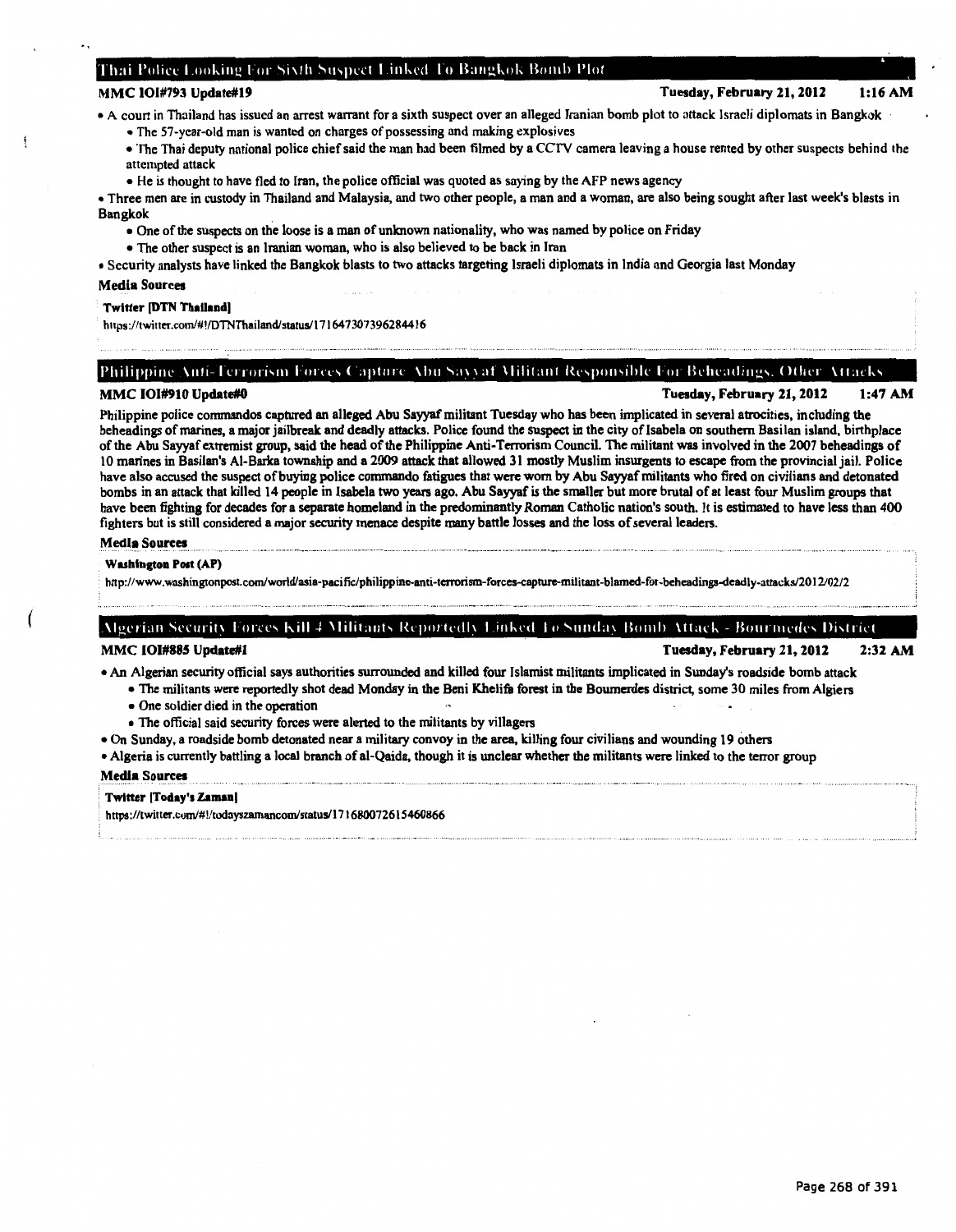## Libyan Embassy Turns In Arms Cache To Greek Authorities - Athens

## MMC 101#920 Update#0 **MMC 101#920 Update#0** Tuesday, February 21, 2012 3:09 PM

Greek police say Libyan embassy officials in Athens have handed over a large cache of weapons and explosives apparently amassed during the Gaddafi era and stashed in the building's grounds. A police statement says the cache includes 30 handguns, two submachine guns, 15 kilograms of plastic explosives, two hand grenades and more than 1,200 rounds of ammunition for various types of firearms. Detonators, silencers and wiretapping equipment were also handed over. A police official said the weaponry had apparently been amassed by the previous Libyan regime, although it was not clear exactly when it was brought into Greece. "When the diplomats who replaced the old embassy staff located the weaponry, they notified the new Libyan government, which gave instructions for the arms to be handed over to the Greek police,'' the official explained. Greece's anti-terrorist squad removed the weaponry from the embassy and is investigating whether the firearms were involved in any illegal acts. A police officer said that some of the weapons were military grade and very dangerous and had most likely been smuggled into Greece illicitly.

## Media Sources

 $\mathcal{C}(\mathcal{C})$ 

## The Associated Press

http://hosted.ap.org/dynamic/stories/E/EU\_GREECE\_LIBYA?SITE=AP&SECTION=HOME&TEMPLA TE=DEFAULT &CTIME=2012-02-21-08-05-

#### The Journal

http://www.thejournal.ie/libyan-embassy-hands-over-cache-of-guns-and-explosives-362083-Feb2012/

## **L'SCG.** Local Response Units On Scene Of Tugboat Accident - Portsmouth, NH

MMC 101#921 Update#0 **Tuesday, February 21, 2012** 3:45 PM

The Portsmouth Fire Department and the U.S. Coast Guard (USCG) are on the scene of a tugboat that has taken on water after striking the base of the Memorial Bridge this afternoon. The Miss Stacy tugboat issued a distress call at around 2 p.m. local time when it wedged up against one of the bridge's piers. According to emergency radio communications. the boat began taking on water, but all of the crew members onboard were safely evacuated. The Eugenia Moran tugboat arrived on scene to pull the Miss Stacy away from the bridge. A second tugboat has also been called in to assist. The pier that the Miss Stacy struck is part of what remains of the Memorial Bridge, which connected Portsmouth, New Hampshire, to Kittery, Maine. The center span was recently removed. It is unclear whether the Miss Stacy was part of the ongoing Memorial Bridge replacement project. Analyst Note: The MMC previously reported on the Memorial Bridge replacement project under 101 #0680-12. Additional Information: Photo I: The Miss Stacy takes on water after running into a Memorial Bridge pier

#### Media Sources

## WHDH

*(* 

http://www1.whdh.com/news/articles/local/north/12006754943692/officials-responding-to-portsmouth-nh-boat-accident/

#### **Seacoast Online**

: http://www .seacoastonline.corn/apps/pbcs.dlllanicle? AID-/20 120221/NEWS/120229953/-1/NEWSMAP

### ' Portsmouth Patch

http://portsmouth-nh.patch.com/articles/breaking-tugboat-capsizes-near-memorial-bridge#c

## Recently Arrested Terror Suspects Targeted Israeli Embassy, Jewish Cultural Center In Azerbaijan

## MMC 101#918 Update#1 2001 2012 21, 2012 21, 2012 21:51 PM

• A group of recently arrested suspected terrorists with alleged ties to Iranian intelligence services and Hezbollah was plotting to attack Israeli targets, according to Azeri security officials

- The terrorists were planning attacks against the Israeli Embassy and a Jewish cultural center in Baku
	- The operatives also collected intelligence for Iran's Revolutionary Guard Corps, also known as Sepah; the U.S. deems both Sepah and the Lebanon-based Hezbollah group as terrorist organizations
- Multiple weapons were confiscated following the arrests of the suspected terrorists
	- The Times oflsrael, a Jerusalem-based media source, reports the confiscated arms included "a sniper rifle with a silencer, sixteen pieces of plastic explosives and detonators"

• The source also reports the operatives possessed "a dossier with photos, and names, exacting the details" of their Israeli targets • The incident may be linked to similar terror plots against Israeli targets in India, Thailand and Georgia

• "The moves against Israel taken in other countries and thwarted in Baku are undoubtedly interconnected," a security expert notes • A similar plot was foiled in Azerbaijan in January, when terrorists attempted to target the Israeli ambassador

## Media Sources

#### **Twitter**

Azerbaijan claims it has uncovered terrorists with #Iran, Lebanon ties: bloom.bg/AxH6P4 - 21 Feb., 1528 EST

## Twitter (Israel News Now)

https://twitter.com/#!/IsraelNewsNow/status/172029097260761089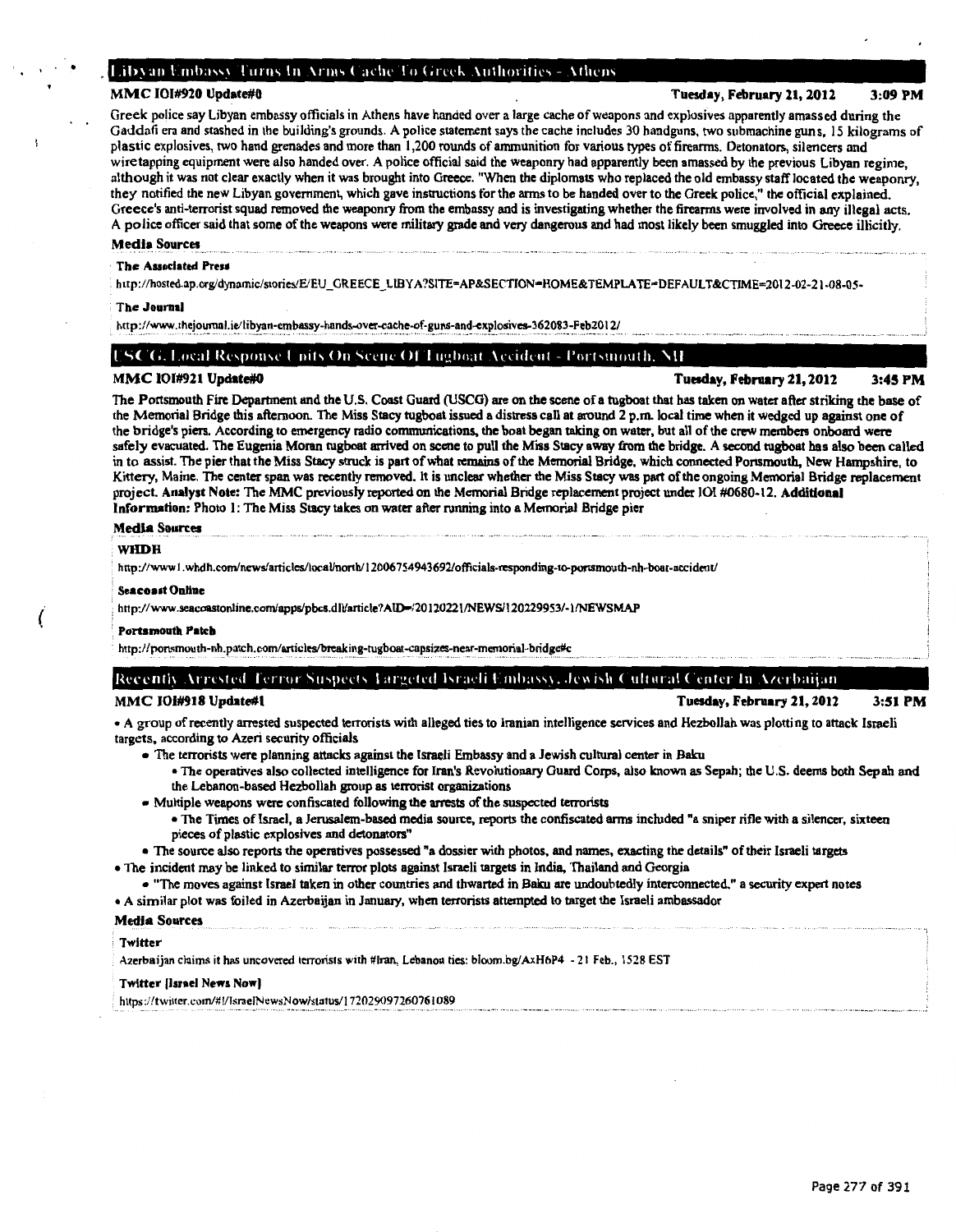## Suspicious Letter Addressed To Speaker Of House Deemed Harmless

## NOC 0174-12 Suspicious Letter - West Chester, OH] Tuesday, February 21, 2012 4:29 PM

• Hazardous materials crews were on the scene of a suspicious letter delivered to the office of the Speaker of the U.S. House of Representatives in. West Chester, Ohio

- The letter's contents were harmless; WMOH News reports the letter contained corn starch
- FOX 19 News reports the letter also contained a note that said, "This is com starch"

## • The letter initially was discovered at 3:30 p.m. local time Tuesday

## Media Sources

## Twitter (Dayton Dally News)

https://twitter.coml#!/daytondailynews/status/172065068287131648

## Twitter 11450 WMOH News)

https://twitter.com/#!/1450WMOHNEWS/status/172066228930756609

## Twitter [WLWT News]

https://twitter.com/#!/wlwt/status/1720660073708380 16

## Twitter [FOX 19 News]

https://twitter.com/#!/FOX19/status/172068890837397505

## Somali Pirates Hijack Cargo Ship Off Omani Coast

## MMC 101#922 Update#0  $\blacksquare$  4:38 PM

The International Maritime Bureau reports that Somali pirates have hijacked the MV Leila off the coast of Oman in the Arabian Sea. The Panamaflagged cargo ship is owned by New Port Cargo and Shipping, which is based in the United Arab Emirates. It is believed to have anywhere from 15 to 24 crew members onboard. The hijacking was confirmed by local pirates in Somalia, who said that the hijackers had contacted their friends in the Ceei-Dhanaae area after seizing the vessel.

## Media Sources

#### Honeed Media

http://horseedmedia.net/2012/02/21/somalia-somali-pirates-hijack-ship-off-oman/

#### Times of Omaa

http://www.timesofoman.com/innercat.asp?detail=195

1-90 Reopens. Mong Snoqualmic Pass: Flooding Concerns Continue Throughout Washington.

## MMC 101#873 Update#3 Tuesday, February 21,2012 5:41PM

• Interstate 90 lanes throughout Snoqualmie Pass have reopened following closures prompted by avalanche control work and adverse weather conditions

• The roadway previously was closed Tuesday morning between North Bend and Ellensburg

- The Washington State Department of Transportation says oversize vehicles remain prohibited
- The roadway is bare and wet with slush and standing water in places, the department warns

• Heavy rainfall continues to prompt flooding concerns in other areas across the state

• The Snohomish River is expected to crest at 28.44 feet in the Snohomish area on Wednesday afternoon; its flood stage is 25 feet

- The river was at approximately 13 feet as of 11 :00 a.m. local time Tuesday
- Flood warnings also are in effect for the Tolt and Puyallup rivers through Wednesday

## Media Sources

#### Twitter [Washington State Department of Transportation]

https://twitter.com/#!/wsdot\_passes/status/172040430521815040

## Twitter IKOMO News)

https://twitter.com/#!/komonews/status/172050709729124352

## Twitter [KING 5 News]

https://twitter.com/#!/KING5Seattle/status/172031599750299649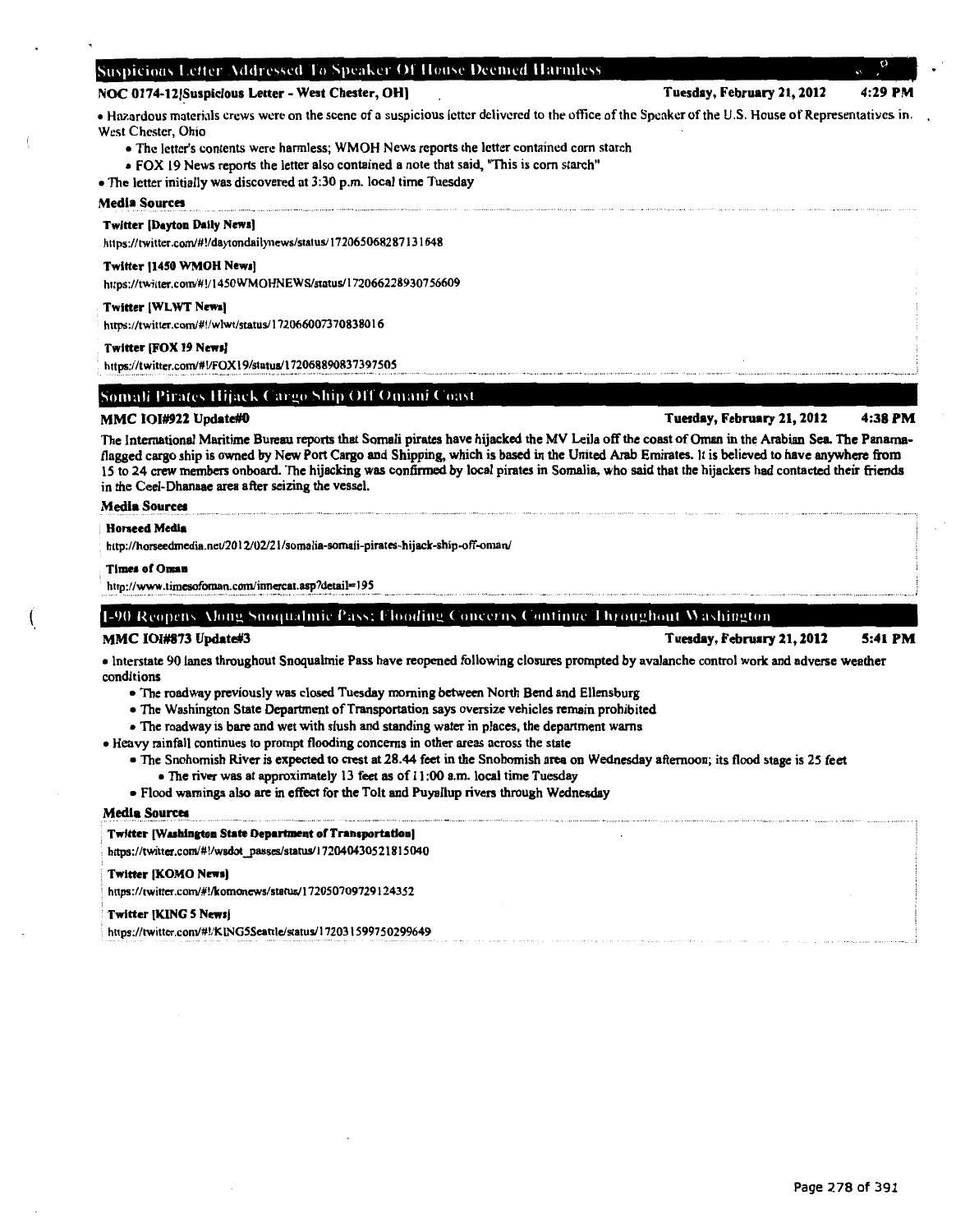## **APPENDIX B: MEDIA MONITORING GUIDANCE REMINDER**